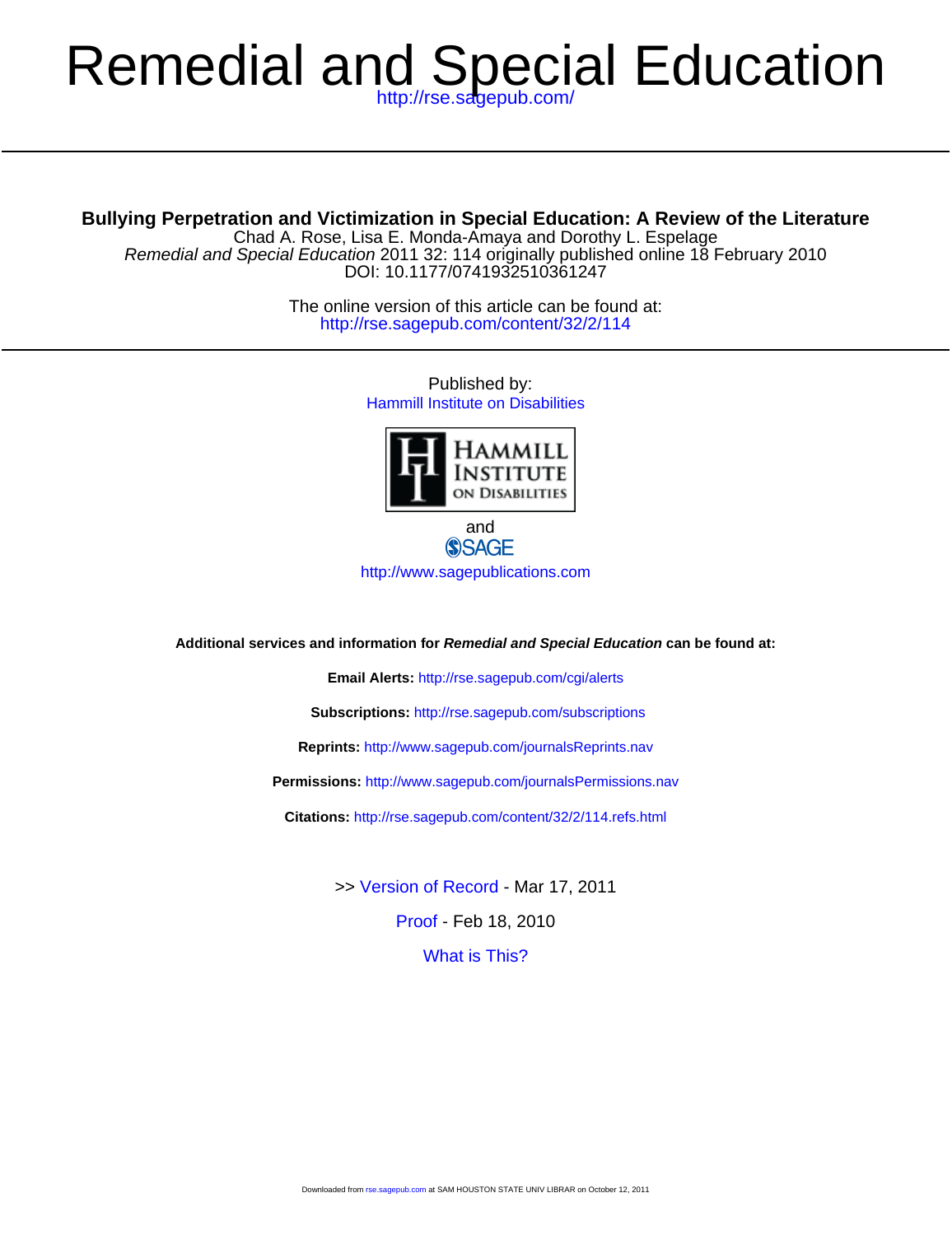## **Bullying Perpetration and Victimization in Special Education: A Review of the Literature**

Remedial and Special Education 32(2) 114–130 © 2011 Hammill Institute on Disabilities Reprints and permission: http://www. sagepub.com/journalsPermissions.nav DOI: 10.1177/0741932510361247 http://rase.sagepub.com



## **Chad A. Rose1 , Lisa E. Monda-Amaya1 , and Dorothy L. Espelage1**

#### **Abstract**

Bullying perpetration and victimization have become pervasive problems in American schools. Recent research suggests a causal association between prolonged periods of victimization and overt acts of school violence. These findings are germane to students with disabilities in light of evidence suggesting these students are victimized more often than typically developing peers. The purpose of this review is to provide special educators with an overview of definitions and issues related to bullying perpetration and victimization and to synthesize research on this topic as it pertains to students with disabilities by disability type, personal characteristics, and educational placement. It was concluded that additional research is needed on prevalence and types of bullying, factors related to perpetration or victimization, and appropriate schoolbased interventions for special needs populations.

#### **Keywords**

bully, perpetration, victimization, disability, special education

Overt and malicious acts of school violence often evoke immediate public attention. However, these acts themselves are frequently reactionary, developing over a period of time. "School violence is often carried out by alienated students who seek revenge within the school" (Seita & Brendtro, 2005, p. 15). This alienation may result from the social hierarchy extant in our system of education (Baker & Donelly, 2001), in which bullying and victimization are generally considered a social ritual (Brendtro, Ness, & Mitchell, 2001), a typical part of the adolescent experience, or even a student's rite of passage (Carter & Spencer, 2006; Dawkins, 1996; Thompson, Whitney, & Smith, 1994; Walker, Ramsey, & Gresham, 2004). Because high rates of bullying and victimization often precede overt acts of school violence (Lawson, 2005; Midlarsky & Klain, 2005; Walker, Colvin, & Ramsey, 1995), tolerance and classification of these behaviors as a rite of passage are disconcerting.

The national focus on bullying research in the United States was preceded by a government campaign called the Safe School Initiative (Vossekuil, Fein, Reddy, Borum, & Modzeleski, 2002). This collaborative initiative between the U.S. Secret Service and the Department of Education examined planning and preattack thoughts and behaviors of the 41 perpetrators of 37 U.S. school shootings occurring between 1974 and 2000. Although a clear and concrete perpetrator profile could not be developed, common characteristics were determined. Most importantly, researchers discovered that approximately 71% of the school shooters had been victimized prior to the incident (Vossekuil et al., 2002).

Following the Safe School Initiative*,* a national survey was conducted to determine the prevalence of bullying perpetration in the United States (Nansel et al., 2001). Findings indicated that approximately 30% of the school-age population experienced bullying as a perpetrator, victim, or provocative victim. More recently, the National Center for Educational Statistics documented that 28% of adolescents reported being victimized within a 6-month period prior to being surveyed (Dinkes, Cataldi, Kena, & Baum, 2006). Espelage, Bosworth, and Simon (2000) conducted a survey in which they found that only 19.5% of middle school students had not observed, been a victim of, or participated in bullying perpetration within the past month of being surveyed. And although several reports have documented a decline in juvenile violence (Brener, Lowry, Barrios, Simon, & Eaton, 2005; Dinkes et al., 2006), evidence suggests that

<sup>1</sup>University of Illinois at Urbana-Champaign, Champaign, IL, USA

#### **Corresponding Author:**

Chad A. Rose, University of Illinois at Urbana-Champaign, 288 Education Building, 1310 S. 6th St., Champaign, IL 61820 Email: carose2@illinois.edu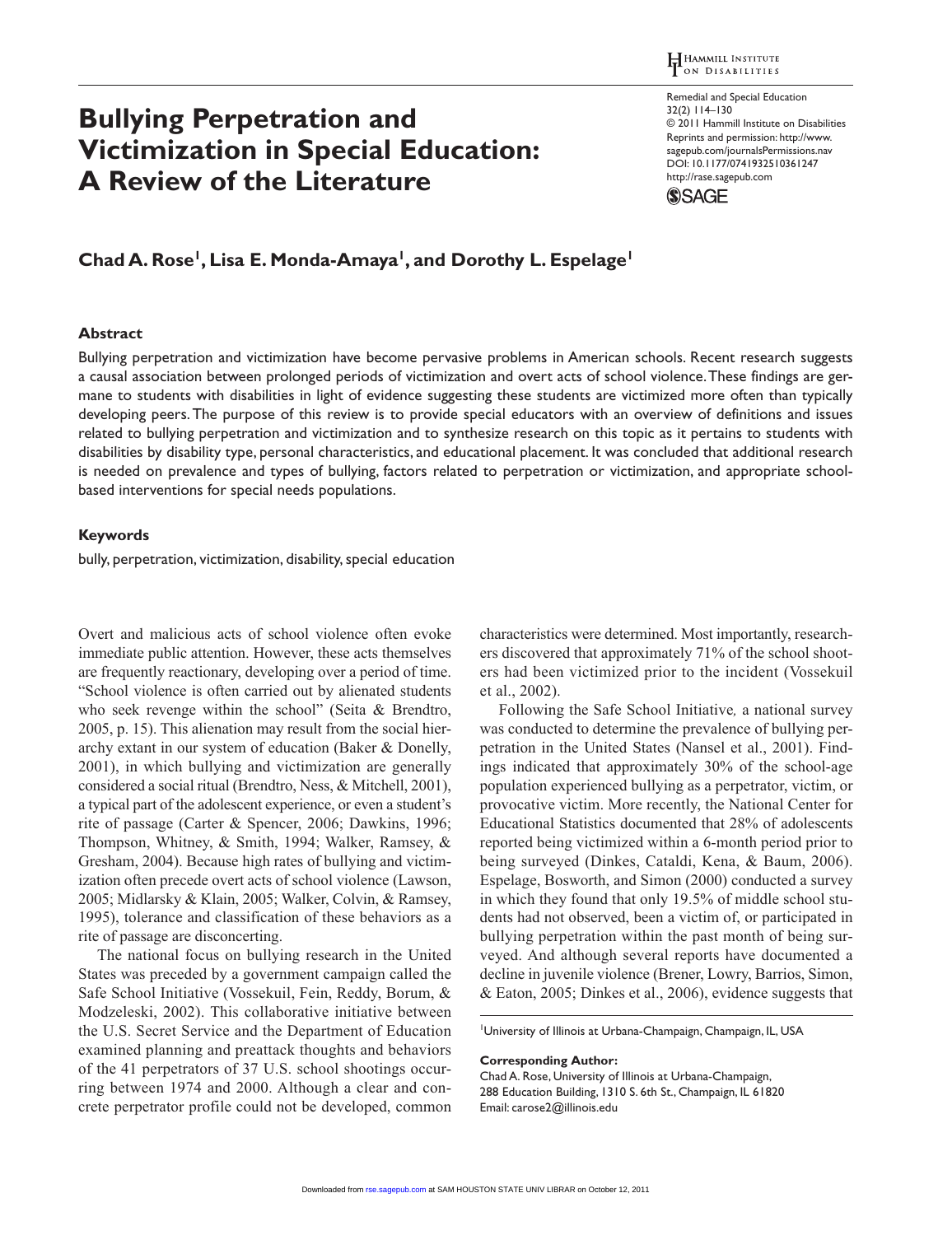bullying victimization and perpetration have remained relatively stable over the past decade (Garrity, Jens, Porter, & Stoker, 2002).

Based on these reports, it may be concluded that 20% to 30% of the student population has experienced bullying through either victimization or perpetration. Researchers have investigated this phenomenon in a whole-school context, often comparing subgroups of students based on age, gender, or race. However, the subgroup of students with disabilities has been neglected, and present statistics (i.e., school, age, gender, race) may significantly underestimate prevalence in this population. Studies involving students with disabilities have yielded victimization rates in excess of 50% (Dawkins, 1996; Doren, Bullis, & Benz, 1996; Langevin, Bortnick, Hammer, & Wiebe, 1998; Little, 2002; Llewellyn, 2000; Monchy, Pijl, & Zandberg, 2004; Norwich & Kelly, 2004; O'Moore & Hillery, 1989; Singer, 2005; Whitney, Smith, & Thompson, 1994), indicating that these students are targets of victimization more often than their nondisabled peers.

This review is aimed to provide special educators with a better understanding of the bullying phenomena and to offer a synthesis of literature on perpetration and victimization of students with disabilities. This review is organized in a progressive format, providing contextual definitions to clarify understanding, synthesizing victimization and perpetration data, and summarizing predictive and preventative factors for individual populations. It should be noted that, presently, very little bullying research has focused solely on students with disabilities.

Literature was accumulated for this review from several sources in a progressive format. First, a search was conducted through the EBSCO database using the terms *bullying* and *disability*. Abstracts were retrieved if the respective studies (a) were published in a peer-reviewed journal, (b) investigated perpetration and/or victimization, (c) included participants with disabilities, and (d) reported data on students with disabilities. Initially only five articles met these criteria, so the search was expanded using additional databases and using more extensive search combinations (*bully*, *bullied*, *victimization*, *victim*, *perpetration*, *perpetrator*, *teasing*, *tease*, *aggression*, *aggressive*, *harass and special education*, *disabilities*, *disabled*, *learning difficulties*, *learning problems*, *disorders*). Seventeen articles met the criteria, and ancestral searches were conducted. It was noted that some frequently cited research did not appear in a peer-reviewed journal (e.g., book chapters), so final criteria were adjusted to the following: (a) published in a peer-reviewed journal or cited in at least five other peer-reviewed articles, (b) contained bullying, harassment, perpetration, or victimization as the primary or secondary focus of the study, (c) included students with disabilities in the sample, and (d) reported data on students with disabilities. The 32 articles selected

for review (25 international and 7 U.S.) are summarized in Table 1.

### **Definitions of Participants and Behaviors**

Definitions of bullying vary considerably, and as a consequence empirical data often yield inconsistent results (Miller, Beane, & Kraus, 1998). Generally, bullying is defined as

a negative and often aggressive or manipulative act or series of acts by one or more people, against another person or group of people usually over a period of time. It is abusive and is based on an imbalance of power. (Sullivan, Cleary, & Sullivan, 2004, pp. 4–5)

The concept is complex, with perpetration and victimization rarely occurring in isolation of other behaviors. Bullying can only be understood in relations among individuals, families, peer groups, schools, communities, and cultures (Smith, 2004; Swearer & Espelage, 2004). Table 2 demonstrates inconsistencies in operational definitions found in the literature.

Although definitions varied across studies, three commonalities emerged (Espelage & Swearer, 2003; Garrity et al., 2002; Langevin et al., 1998; Marini, Fairbairn, & Zuber, 2001; Miller et al., 1998; Nansel et al., 2001; Walker et al., 2004). First, for an act to be considered bullying, there must be an imbalance of physical, social, or emotional power between the victim and the bully. Second, the act of perpetration is systematic with intent to cause emotional or physical harm to the victim. Third, victimization and/or perpetration are generally repeated over the course of days, months, or years. In 1995 Olweus introduced a fourth concept that should be considered, that of unequal level of effect, in which the victim is left traumatized whereas the bully maintains a lack of concern and compassion.

## *Participants in the Bullying Dynamic*

Bullying perpetration and victimization involve the overwhelming majority of the school population because involvement falls on a participatory continuum (Espelage & Swearer, 2003). The bullying dynamic includes three possible participants: (a) the bully, (b) the victim, and (c) the bystander (Marini et al., 2001; Olweus, 1993; Walker et al., 2004). All participants play an integral role by engaging in, experiencing, or reinforcing the aggressive behavior.

A bully is defined as an individual who perpetrates emotional or physical power over the victim. Bullies can be classified into three categories: (a) aggressive bully, (b) anxious bully, and (c) passive bully (Olweus, 1993). An aggressive bully usually displays violent characteristics and the desire to dominate others. The passive bully is often less violent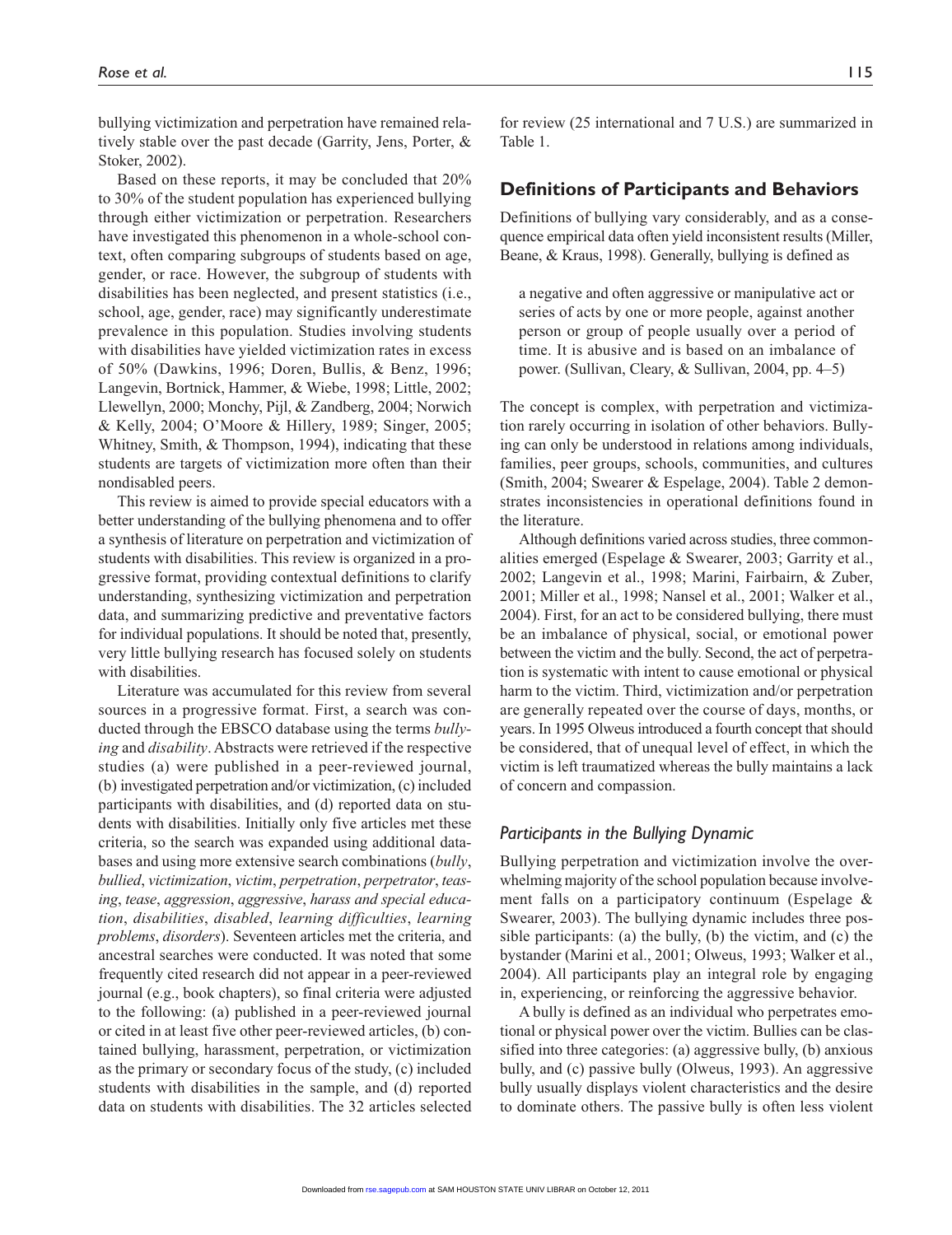| Authors and Location                                               | Participants and Age (M or Range)                                                                                                                          | <b>Placement Setting</b>                                      | <b>Data Collection Procedures</b>                                                                                             |
|--------------------------------------------------------------------|------------------------------------------------------------------------------------------------------------------------------------------------------------|---------------------------------------------------------------|-------------------------------------------------------------------------------------------------------------------------------|
| Baker and Donelly, 2001<br>(Australia)                             | 4 Students with Fragile X Syndrome<br>$(10.5 \text{ years})$                                                                                               | Special schools (2)                                           | Participant observation                                                                                                       |
|                                                                    |                                                                                                                                                            | Special class (1)                                             | Interviews-Parents,<br>teachers, and occupational<br>therapists                                                               |
|                                                                    |                                                                                                                                                            | Inclusion $(1)$                                               |                                                                                                                               |
| Bramston, Fogarty,<br>and Cummins, 1999<br>(Australia)             | 459 Adults with mild or moderate<br>intellectual disabilities<br>(87% between 20 and 30 years)                                                             | 56% lived with parents                                        | Life Stress Inventory-<br>Self-report                                                                                         |
|                                                                    |                                                                                                                                                            | 44% live in residential care                                  |                                                                                                                               |
| Conti-Ramsden and<br>Botting, 2004<br>(United Kingdom)             | 200 students with specific language<br>impairment (10 years 11 months)                                                                                     | Inclusive education with<br>specialized speech<br>instruction | Teacher-Rating scales,<br>questionnaires, and<br>checklist<br>Student-Questionnaire,<br>intelligence and<br>achievement tests |
| Davis, Howell, and<br>Cooke, 2002<br>(United Kingdom)              | 16 students who stutter across<br>16 different classes and their<br>general education peers<br>$(11.5 \text{ years})$                                      | Inclusion                                                     | Peer nominations                                                                                                              |
| Dawkins, 1996<br>(United Kingdom)                                  | 46 students with conditions affecting their<br>appearance or gait<br>57 students with condition<br>not affecting their appearance<br>or gait (13-16 years) | Various educational settings                                  | Bullying questionnaire sent<br>to parents by mail                                                                             |
| Doren, Bullis, and Benz,<br>1996 (United States)                   | 422 students with disabilities during their<br>final year of high school and first year of<br>adult transition (17 years or older)                         | Adult transition                                              | Interviews with students<br>and parents (computer-<br>assisted telephone<br>interview technology)                             |
| Fuijki, Brinton, Isaacson,<br>and Summers, 2001<br>(United States) | 8 students with language impairment and<br>their age-matched peers (6 years 1 month<br>to 10 years 7 months)                                               | Playground interactions                                       | Videotaped playground<br>interactions                                                                                         |
| Kaukiainen et al., 2002<br>(Finland)                               | 141 students with learning disabilities<br>$(11-12 \text{ years})$                                                                                         | Inclusion                                                     | Academic evaluation, self-<br>report, peer nominations                                                                        |
| Knox and Conti-<br>Ramsden, 2003<br>(United Kingdom)               | 100 students with language impairment<br>(inclusive settings [50], specialized<br>schooling [50])                                                          | Self-contained                                                | Self-report questionnaire                                                                                                     |
|                                                                    | 50 students without disabilities (11 years)                                                                                                                | Inclusion                                                     |                                                                                                                               |
| Kuhne and Wiener, 2000<br>(Canada)                                 | 38 students with learning disabilities<br>38 demographically matched peers without                                                                         | Self-contained<br>(limited integration)                       | Peer nominations                                                                                                              |
| Kumpulainen, Räsänen,<br>and Puura, 2001<br>(Finland)              | disabilities (9-12 years)<br>Stage I-5,813 students with psychiatric<br>disorders                                                                          | Inclusion                                                     | Stage I-Parent, teacher, and<br>student questionnaire                                                                         |
|                                                                    | Stage II-Subsample of 420 from Stage I<br>$(8.4 \text{ years})$                                                                                            |                                                               | Stage II-Parent and children<br>interviews                                                                                    |
| Langevin, Bortnick,<br>Hammer, and<br>Wiebe, 1998<br>(Canada)      | 28 students who stutter (7-15 years)                                                                                                                       | Public or community<br>schools (26)                           | Teasing and bullying<br>questionnaire                                                                                         |
|                                                                    |                                                                                                                                                            | Home school (1)                                               |                                                                                                                               |
|                                                                    |                                                                                                                                                            | Home and public school (1)                                    |                                                                                                                               |

**Table 1.** Literature on Bullying and Victimization of Students With Disabilities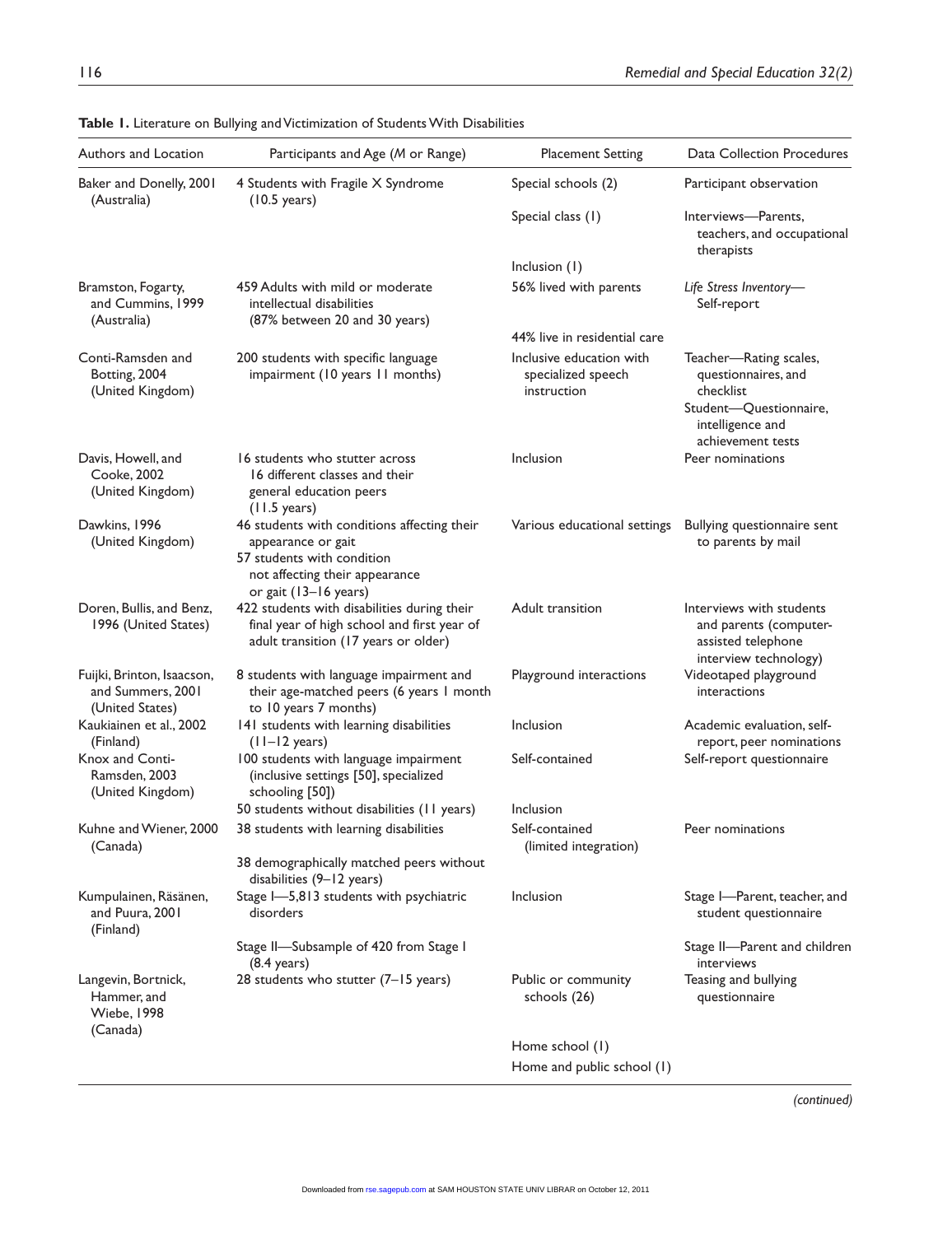## **Table 1. (continued)**

| Authors and Location                                     | Participants and Age (M or Range)                                                                                                                                                                                                                              | <b>Placement Setting</b>                                                                 | <b>Data Collection Procedures</b>                                                                                            |
|----------------------------------------------------------|----------------------------------------------------------------------------------------------------------------------------------------------------------------------------------------------------------------------------------------------------------------|------------------------------------------------------------------------------------------|------------------------------------------------------------------------------------------------------------------------------|
| <b>Little, 2002</b><br>(United States)                   | 411 Participants (Asperger syndrome<br>[75.4%], nonverbal learning<br>disorder [15.3%], combined [9.2%];<br>10.5 years)                                                                                                                                        | Nonspecified                                                                             | Parent questionnaire                                                                                                         |
| Llewellyn, 2000<br>(United Kingdom)                      | 6 students with mild to severe physical<br>disabilities and their parents and teachers<br>$(15.5 \text{ years})$                                                                                                                                               | Inclusion                                                                                | Interview                                                                                                                    |
| Marini, Fairbairn, and<br>Zuber, 2001 (Canada)           | 17 adults with developmental disabilities<br>$(21-63 \text{ years})$                                                                                                                                                                                           | Assisted living                                                                          | Self-report, draw a picture,<br>tell a story, open-ended<br>interview                                                        |
| Martlew and Hodson,                                      | 10 students-mild learning disabilities in                                                                                                                                                                                                                      | Inclusion                                                                                | Student interview                                                                                                            |
| 1991 (United Kingdom)                                    | inclusive settings<br>18 students-mild learning disabilities in<br>special schools<br>10 demographically matched peers                                                                                                                                         | Special schools                                                                          | Teacher questionnaire                                                                                                        |
|                                                          | (9 years 7 months)                                                                                                                                                                                                                                             |                                                                                          |                                                                                                                              |
| Monchy, Pijl, and<br>Zandberg, 2004<br>(Netherlands)     | 21 students with behavior problems<br>(pervasive developmental disorder<br>[PDD; 9], ADHD [I], ADHD + PDD-NOS<br>[3], Tourette's syndrome [1],<br>Asperger syndrome [2], reactive<br>attachment disorder [1])<br>411 students without disabilities (9.7 years) | Inclusion                                                                                | Teacher and student<br>questionnaire                                                                                         |
| Morrison, Furlong, and<br>Smith, 1994<br>(United States) | 485 students in general education (leadership<br>class [39], opportunity class [11], special<br>day class [19]; grades 9-12)                                                                                                                                   | Leadership class, general<br>education class,<br>opportunity class, special<br>day class | Student survey                                                                                                               |
| Nabuzoka, 2003<br>(United Kingdom)                       | 20 students with learning disabilities<br>$(10.4 \text{ years})$                                                                                                                                                                                               | Inclusion                                                                                | Peer nominations                                                                                                             |
|                                                          | 101 students without disabilities (10.2 years)                                                                                                                                                                                                                 |                                                                                          | Teacher ratings                                                                                                              |
| Nabuzoka and<br>Smith, 1993<br>(United Kingdom)          | 36 students with learning disabilities<br>$(10.4 \text{ years})$                                                                                                                                                                                               | Inclusion                                                                                | Peer nominations                                                                                                             |
|                                                          | 143 students without disabilities (10.2 years)                                                                                                                                                                                                                 |                                                                                          | Teacher assessment                                                                                                           |
| Norwich and Kelly, 2004<br>(United Kingdom)              | 51 students with disabilities in mainstream<br>schools                                                                                                                                                                                                         | Inclusion                                                                                | Semistructured Interviews                                                                                                    |
|                                                          | 50 students with disabilities attending special<br>schools (12 years)                                                                                                                                                                                          | Special school                                                                           |                                                                                                                              |
| O'Moore and Hillery,<br>1989 (Ireland)                   | 109 students with disabilities in remedial<br>classes                                                                                                                                                                                                          | Self-contained                                                                           | Teacher-facilitated student<br>self-report                                                                                   |
|                                                          | 35 students with disabilities in full-time<br>special classes                                                                                                                                                                                                  | Inclusion                                                                                |                                                                                                                              |
|                                                          | 639 students without disabilities (7-13 years)                                                                                                                                                                                                                 |                                                                                          |                                                                                                                              |
| Reiter and Lapidot-Lefler,<br>2007 (Israel)              | 186 students with intellectual disabilities<br>$(12-21 \text{ years})$                                                                                                                                                                                         | Special education schools                                                                | Harassment and bullying<br>questionnaire<br>Teacher report form<br>(aggression)<br>Portion of Social Skills Rating<br>System |
| Sabornie, 1994<br>(United States)                        | 38 Students with learning disabilities                                                                                                                                                                                                                         | Self-contained (limited<br>integration)                                                  | Student self-report                                                                                                          |
|                                                          | 38 demographically matched peers without<br>disabilities (Grades 6-7)                                                                                                                                                                                          |                                                                                          | Teacher ratings                                                                                                              |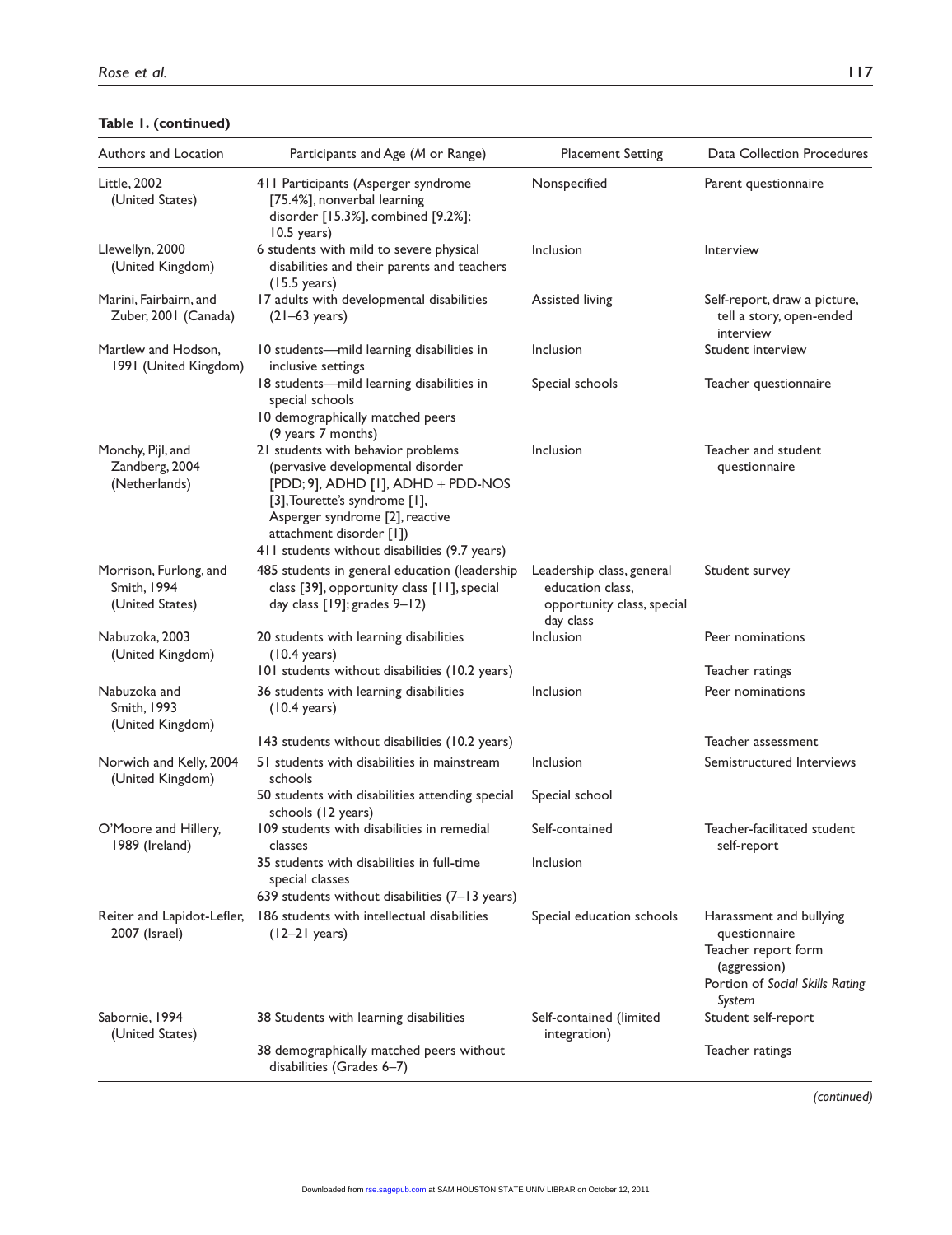| Authors and Location                                            | Participants and Age (M or Range)                                                                                                                                                                                                                                 | <b>Placement Setting</b>                                                                                                                   | Data Collection Procedures                                                                       |
|-----------------------------------------------------------------|-------------------------------------------------------------------------------------------------------------------------------------------------------------------------------------------------------------------------------------------------------------------|--------------------------------------------------------------------------------------------------------------------------------------------|--------------------------------------------------------------------------------------------------|
| Sheard, Clegg, Standen,<br>and Cromby, 2001<br>(United Kingdom) | 54 adults with severe intellectual disabilities<br>$(23 \text{ years})$                                                                                                                                                                                           | Lived with parents (41),<br>lived with nonparental<br>family members (2), adult<br>placement (3), residential<br>care (2), unavailable (6) | Self-report                                                                                      |
| <b>Singer, 2005</b><br>(Netherlands)                            | 60 Dutch children with dyslexia<br>$(9 \text{ to } 12 \text{ years})$                                                                                                                                                                                             | Inclusion                                                                                                                                  | Student interview                                                                                |
| Sweeting and West, 2001<br>(Scotland)                           | 2,237 students (visual difficulties<br>[6.3%], hearing impairments [2.2%],<br>language impairments [1.0%],<br>reading difficulties or dyslexia [2.9%];<br>II years 3 months)                                                                                      | Inclusion                                                                                                                                  | Secondary analysis of<br>student self-report data<br>from the West of Scotland<br>II to 16 Study |
| Unnever and Cornell.<br>2003 (United States)                    | 2,472 students (ADHD [14%]; Grades 6-8)                                                                                                                                                                                                                           | Inclusion                                                                                                                                  | Student survey                                                                                   |
| Van Cleave and Davis.<br>2006 (United States)                   | 102,353 students (special health care needs<br>$[21\%]; 0 - 17 \text{ years}$                                                                                                                                                                                     | Not specified                                                                                                                              | Secondary data analysis of<br>a large-scale telephone<br>survey                                  |
| Whitney, Smith, and<br>Thompson, 1994<br>(United Kingdom)       | 93 students with disabilities (mild learning<br>difficulties [22], moderate learning<br>difficulties [45], physical disability [6],<br>hearing impairment [6], visual impairment<br>[14]<br>93 demographically matched peers without<br>disabilities (11.6 years) | Inclusion                                                                                                                                  | Student and teacher<br>interview                                                                 |
| Woods and Wolke, 2004<br>(United Kingdom)                       | 1,016 students (students with disabilities<br>$[4.1\%]$ ; 7.5 years)                                                                                                                                                                                              | Inclusion                                                                                                                                  | Student interview, parent<br>questionnaire, curriculum<br>assessment, teacher<br>assessment      |
| Yude, Goodman, and<br>McConachie, 1998<br>(United Kingdom)      | 55 Students with hemiplegia                                                                                                                                                                                                                                       | Inclusion                                                                                                                                  | Teacher-Interviews,<br>questionnaires, and<br>rankings                                           |
|                                                                 | Classmate controls (10.7 years)                                                                                                                                                                                                                                   |                                                                                                                                            | Student-Peer nominations                                                                         |

#### **Table 1. (continued)**

## **Table 2.** Definitions of Bullying

| Citation                              | Definition                                                                                                                                                                                                                                                                                                                                                                                                                                                                                                                                                   |
|---------------------------------------|--------------------------------------------------------------------------------------------------------------------------------------------------------------------------------------------------------------------------------------------------------------------------------------------------------------------------------------------------------------------------------------------------------------------------------------------------------------------------------------------------------------------------------------------------------------|
| Dawkins<br>(1996, p. 603)             | Bullying is the intentional, unprovoked abuse of power by one or more children in order to inflict pain or<br>cause distress to another child on repeated occasions.                                                                                                                                                                                                                                                                                                                                                                                         |
| Olweus (1993, p. 9)                   | A student is being bullied or victimized when he or she is exposed, repeatedly and over time, to negative<br>actions on the part of one or more other students                                                                                                                                                                                                                                                                                                                                                                                               |
| Nansel et al.<br>(2001, p. 2095)      | A student is being bullied when another student, or a group of students, say or do nasty and unpleasant things<br>to him or her. It is also bullying when a student is teased repeatedly in a way he or she doesn't like. Any<br>form of verbal or physical hurtful behavior, such as name-calling, punching, repeated teasing, kicking, hitting,<br>spreading malicious rumors, pestering, socially isolating can be considered bullying if the peer persists with it<br>after it is apparent that the victim is traumatized by what is being said or done. |
| O'Moore and Hillery<br>(1989, p. 431) | Bullying is longstanding violence, mental or physical, conducted by an individual or a group and directed against<br>an individual who is not able to defend himself/herself, in the actual situation.                                                                                                                                                                                                                                                                                                                                                       |

and aggressive and usually plays a supporting role to the aggressive bully. An anxious bully is generally a provocative victim who has adopted bullying behaviors as a way to combat victimization.

However, it is difficult to characterize the bully because he or she may exhibit either negative (e.g., low self-control, poor academic performance, externalizing behaviors, alcohol abuse) or desirable (e.g., classroom leader, popular, high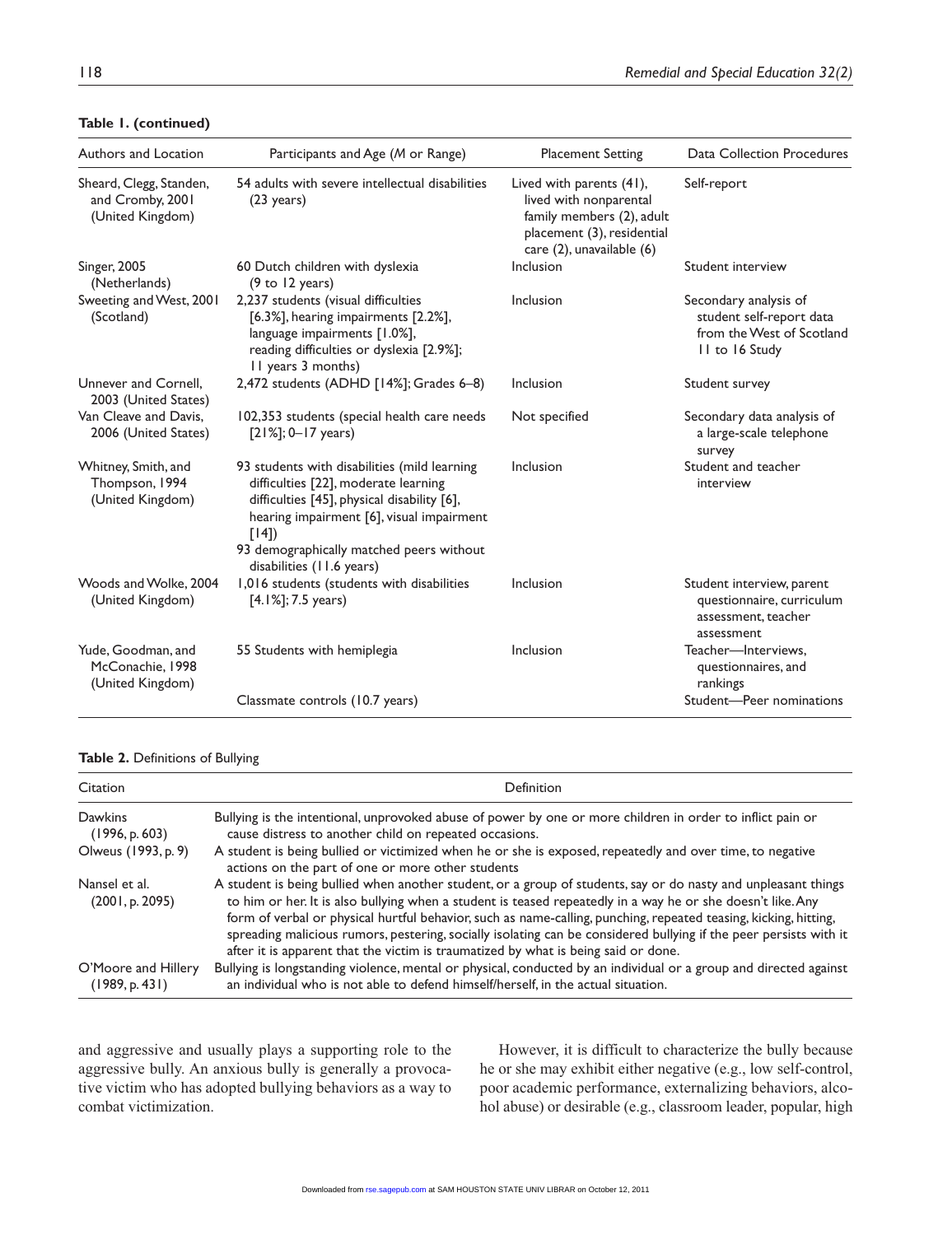spirited, active) personality traits (Kumpulainen et al., 1998; Marini, Koruna, & Dane, 2006; Miller et al., 1998; Nansel et al., 2001; Perren & Alsaker, 2006). Perpetration is reinforced by social or peer group dynamics. These dynamics may become established at a young age (Perren & Alsaker, 2006) and exacerbate prolonged bullying perpetration (Espelage, Holt, & Henkel, 2003; Espelage & Swearer, 2003). Although data on bullying behavior are available, it is difficult to profile a bully on demographic, physical, or social characteristics because of the heterogeneity across students.

Victims of bullying have been classified into two separate subgroups: the passive victim and the provocative victim. Passive victims account for 80% to 85% of the victimized population (Olweus, 2003). Generally the passive victim does not aggress or act out toward the bully and is characterized as being physically weaker, having fewer friends, demonstrating lower self-esteem, being rejected by peers, being dependent on others, having observable differences, or possessing weaker social skills (Kumpulainen et al., 1998; Marini et al., 2006; Nansel et al., 2001; Whitney, Nabuzoka, & Smith, 1992). Research has indicated that passive victims may have preexisting internalizing behavior problems prior to school enrollment that could serve as a predictor for victimization (Arseneault et al., 2006).

Conversely, the provocative victim develops bullying characteristics as a result of exposure to victimization. This group of victims is often described as having internalizing and externalizing behavior problems, being reactively aggressive, maintaining poor interpersonal relationships, or displaying a negative demeanor (Kumpulainen et al., 1998; Marini et al., 2006; Nansel et al., 2001). These findings imply that students may be predisposed to or develop social roles at a young age, and early behavior problems may serve as a predictor for future victimization (Schwartz, McFadyen-Ketchum, Dodge, Pettit, & Bates, 1999) and possible identification for special education placement. Overall, victims of bullying may possess or develop character traits that have long-term consequences and adversely affect their social, emotional, or academic development.

In addition to the bully and victim, bystander participation and support networks that reinforce perpetration should be examined (Smith, 2004). A bystander is not directly involved in the act of bullying but can reinforce the bully (observer) or support the victim (defender; Marini et al., 2006). Bystanders may include followers (who actively engage in bullying after the initial onset), supporters (reinforce the bully but not actively engage), passive supporters (support the bully but do not take an open stand), disengaged onlookers (watch but do not support either party), possible defenders (dislike the bully but do not intervene), and defenders (help the victim when they feel it is appropriate; Olweus, 2003; Salmivalli, Karhunen, & Lagerspetz, 1996).

## *Types of Bullying*

Bullying involves proactive or reactive aggression through direct or indirect means (Doll & Swearer, 2006; Espelage & Swearer, 2003; Walker et al., 2004). The U.S. Department of Education identified four distinct categories of bullying perpetration: (a) physical, (b) verbal, (c) indirect (i.e., relational, emotional, social), and (d) sexual (Walker et al., 2004). Researchers suggest aggression is more direct during the early stages of educational development, becoming more indirect with age (Björkqvist, 2001; Björkqvist, Österman, & Kaukiainen, 1992; Monks, Smith, & Swettenham, 2005). Björkqvist et al. (1992) noted that physical, verbal, and indirect aggression followed distinct developmental phases. Younger students without well-developed verbal or social skills resort to physical aggression. As verbal skills develop, they transition to less physical forms of aggression. Finally, as social skills develop and students learn to analyze and manipulate situations in their favor, they used more indirect means of aggression. Although developmental stages of aggression differ, Björkqvist et al. noted that physical, verbal, and indirect aggression can be observed throughout each stage.

Physical bullying can range from intentional shoving to aggressive fighting and may include damage to personal property. Verbal bullying can consist of intimidation, abusive language, mimicking, and racist remarks. It often begins with teasing but can transition into threats of violence. Relational (indirect) bullying is purposeful manipulation and damage to the victim's peer relationships (Crick & Grotpeter, 1995) and occurs when the bully tells lies, spreads rumors, ignores, or intentionally isolates a victim to destroy or damage the victim's reputation (Doll & Swearer, 2006; Hill, 2003; Marini et al., 2001; Sullivan et al., 2004; Walker et al., 1995). One more recent and common form of relational bullying is cyberbullying. Sexual bullying includes sexually explicit language and/or sexually abusive actions and is more accurately described as sexual harassment (American Association of University Women Educational Foundation, 1993, 2001). Although indirect bullying and sexual harassment are the focus of increased study, the majority of the extant special education literature addresses verbal and physical aggression.

Because bullying can be defined so broadly (physical, verbal, indirect, and sexual), it is important to understand the contexts in which behaviors are not characterized as such. Three types of aggression typically are not interpreted as bullying: instrumental, retaliatory, and jostling. Instrumental aggression occurs when someone takes a stand to defend his or her property or reputation or the well-being of a peer. Retaliatory aggression, generally interpreted as a "typical" physical altercation, is impulsive and displayed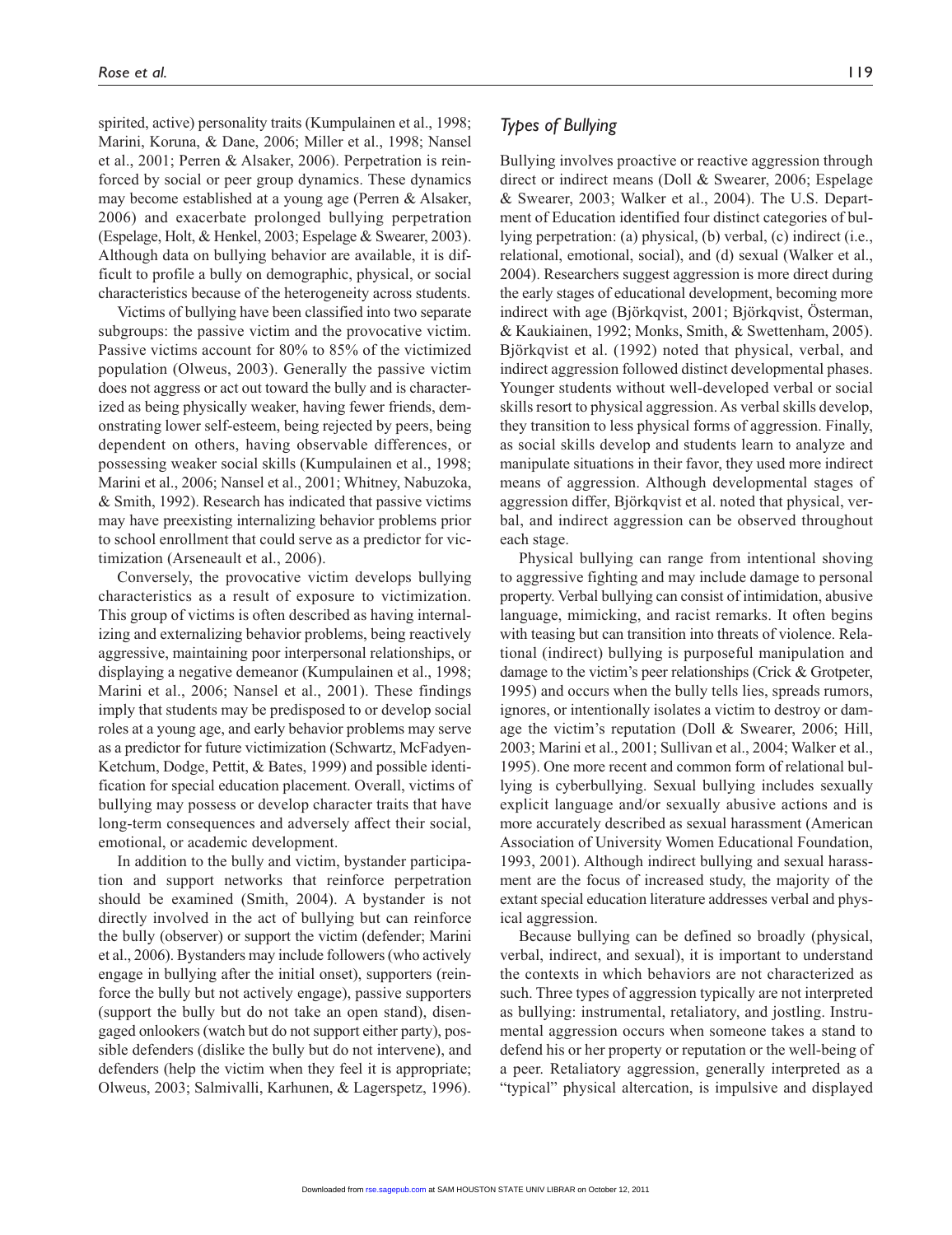in the "heat of the moment." Finally, jostling (rough and tumble play) is perceived as enjoyable and mutually rewarding interaction (Doll & Swearer, 2006). Most importantly, when two students of similar strength or social standing fight or quarrel, their behavior generally is not regarded as bullying (Nansel et al., 2001; Olweus, 1993). Although assessment of intent is desirable, the examples above do not demonstrate imbalance of power, repetition of occurrence, intent to cause harm, or unequal levels of effect.

## **Victimization of and Perpetration by Students With Disabilities**

Although many researchers investigating victimization indicate students with disabilities are victimized more frequently than are their nondisabled peers, findings related to prevalence and predictors have yielded inconsistent results. Woods and Wolke (2004), for example, found comparable victimization rates among students with and without disabilities, but Little (2002) found that up to 94% of students with disabilities reported experiencing some form of victimization. These variations may be attributed to ambiguity in the definition, differences in data collection procedures, the settings in which the bullying occurs, the populations of students examined, and/or demographics. Cornell, Sheras, and Cole (2006) also note that types of bullying and social contextual and cultural factors may account for differences in figures reported. Regardless of reasons for differences, the majority of studies on victimization of students with disabilities documented increased verbal abuse (e.g., name calling, mimicking disability characteristics, teasing), social exclusion, and physical aggression when compared to nondisabled peers (Dawkins, 1996; Langevin et al., 1998; Little, 2002; Llewellyn, 2000; Marini et al., 2001; Norwich & Kelly, 2004; O'Moore & Hillery, 1989; see Table 3).

In general, approximately 13% of the American school population (students with and without disabilities) exhibits bullying characteristics (Nansel et al., 2001), and a growing number of researchers are investigating perpetration by students with disabilities (see Table 3). One serious concern is that over time victimized students may develop aggressive characteristics as a strategy to combat the victimization (Kumpulainen, Räsänen, & Puura, 2001; O'Moore & Hillery, 1989; Singer, 2005; Van Cleave & Davis, 2006). Some researchers have suggested that students with disabilities display more bullying and/or aggressive behaviors (physical, verbal) than students without disabilities (Kaukiainen et al., 2002; Kuhne & Wiener, 2000; Nabuzoka & Smith, 1993; O'Moore & Hillery, 1989; Unnever & Cornell, 2003; Whitney et al., 1994).

Although some students with disabilities perpetrate bullying, others might be considered provocative victims. The literature in this area is extremely limited, yet some researchers have provided insights into the prevalence of such behaviors. Although Sheard, Clegg, Standen, and Cromby (2001) reported that adults with severe cognitive disabilities who bullied others were not more likely to have been bullied themselves, other data raise concerns. For example, victims from inclusive schools who transferred to special schools had a higher tendency to become bullies (Whitney et al., 1992). Overall, researchers have documented between 15% (Van Cleave & Davis, 2006) and 42% (O'Moore & Hillery, 1989) of victims with disabilities exhibiting bully characteristics. Furthermore, students with psychiatric disorders or high-incidence disabilities may adopt aggressive behaviors in an attempt to eliminate being victimized (Kumpulainen et al., 2001; Singer, 2005). It is difficult to generalize findings because of the lack of research in this area.

## **Preventative and Predictive Factors**

Through a synthesis of the literature, three distinct areas emerged for exploring predictive and preventative factors influencing victimization and perpetration in students with disabilities: school factors, disability type, and personal attributes. Categorical differences on these variables may, in part, account for increased victimization and perpetration rates.

## *School Variables*

*Victimization*. Two key school variables found in the literature include educational setting and qualification for special education services (status). Overall, victimization rates between students with and without disabilities in inclusive settings yield comparable results. At the elementary level, special education status does not appear to impede peer acceptance scores (Vaughn & Haager, 1994) or to be a predictor of bullying and victimization. Wood and Wolke's (2004) investigation of 1,016 students (Grades 2 and 4) demonstrated that although status was an indicator for academic achievement, it was not necessarily a predictor of victimization. Various factors may explain these findings, such as the bullies' inability to distinguish cognitive differences at a young age or the visibility of the disability (Langevin et al., 1998; Monks et al., 2005). Findings raise the question of whether inclusive settings serve to prevent victimization. For example, some data reveal that in inclusive settings the discrepancy between victimization rates among students with learning disabilities (LDs) and those of their general education peers is not substantial. Yet students and teachers consistently rank their classmates with disabilities as frequent victims of bullying (Nabuzoka, 2003; Nabuzoka & Smith, 1993; Sabornie, 1994). It should be noted that the self-report data suggest that students and teachers are aware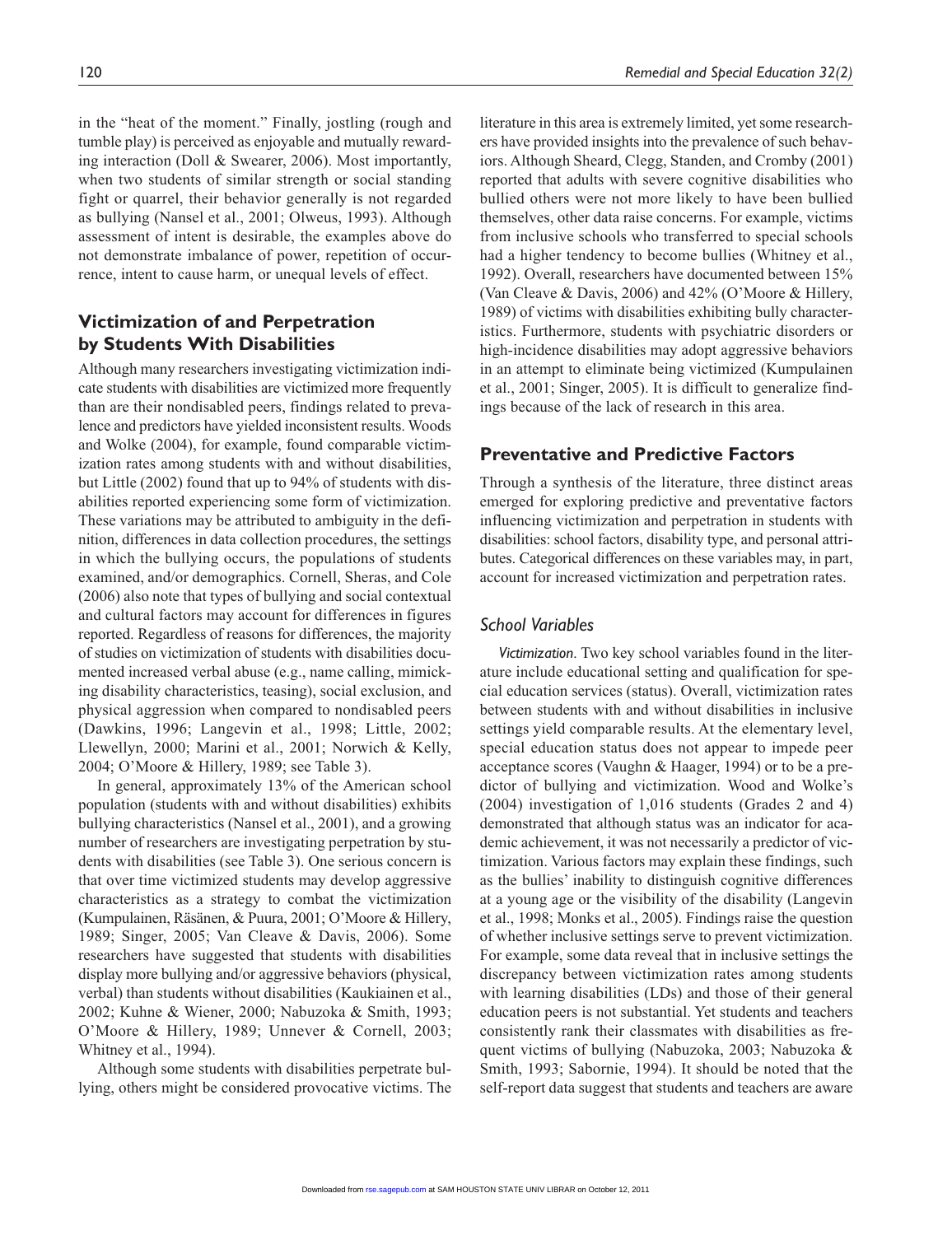**Table 3.** Victimization and Bullying Rates of Students With Disabilities

| Author and Disability Type                                                                                  | <b>Victimization Rates</b>                                                                                                                                     | <b>Bullying Rates</b>                |
|-------------------------------------------------------------------------------------------------------------|----------------------------------------------------------------------------------------------------------------------------------------------------------------|--------------------------------------|
| Baker and Donelly, 2001, fragile X<br>syndrome                                                              | $100\% (n = 4)$                                                                                                                                                | Not measured                         |
| Bramston, Fogarty, and Cummins, 1999,<br>cognitive disabilities                                             | 37% victimized                                                                                                                                                 | Not measured                         |
|                                                                                                             | 47% teased                                                                                                                                                     |                                      |
|                                                                                                             | 25%, 30% control                                                                                                                                               |                                      |
| Conti-Ramsden and Botting, 2004, language<br>impairment                                                     | 36% At risk for Victimization                                                                                                                                  | 17% Bullied others                   |
| Davis, Howell, and Cooke, 2002,<br>stuttering                                                               | 37.5% victimized                                                                                                                                               | Not measured                         |
|                                                                                                             | 10.6% control                                                                                                                                                  |                                      |
| Dawkins, 1996, observable and<br>unobservable disabilities                                                  | Observable disabilities                                                                                                                                        | Not measured                         |
|                                                                                                             | 50% at least once                                                                                                                                              |                                      |
|                                                                                                             | 30% on a regular basis                                                                                                                                         |                                      |
|                                                                                                             | 9% severe                                                                                                                                                      |                                      |
|                                                                                                             | Unobservable disabilities:                                                                                                                                     |                                      |
|                                                                                                             | 21% at least once                                                                                                                                              |                                      |
|                                                                                                             | 14% on a regular basis                                                                                                                                         |                                      |
|                                                                                                             | 10% severe                                                                                                                                                     |                                      |
| Doren, Bullis, and Benz, 1996, adult<br>transition                                                          | 54% victimized                                                                                                                                                 | Not measured                         |
| Fuijki, Brinton, Isaacson, and Summers,<br>2001, language impairment                                        | > 1% victimized                                                                                                                                                | Not measured                         |
| Kaukiainen et al., 2002, LDs                                                                                | 10.7% victimized<br>6.3% control                                                                                                                               | 21.4% bullied others<br>6.3% control |
| Knox and Conti-Ramsden, 2003, language<br>impairment                                                        | 36.2% total special education                                                                                                                                  | Not measured                         |
|                                                                                                             | Victims:                                                                                                                                                       |                                      |
|                                                                                                             | 14.9% mainstream setting                                                                                                                                       |                                      |
|                                                                                                             | 21.3% pullout setting                                                                                                                                          |                                      |
|                                                                                                             | 12.0% control                                                                                                                                                  |                                      |
| Kuhne and Wiener, 2000, LDs                                                                                 | Not measured                                                                                                                                                   | 83% of the aggressive<br>group (LD)  |
| Kumpulainen, Räsänen, and Puura, 2001,<br>psychiatric disorders                                             | 24.8% victimized                                                                                                                                               | 5.7% total population                |
| Langevin, Bortnick, Hammer, and Wiebe,<br>1998, stuttering                                                  | 59% victimized (for stuttering)                                                                                                                                | Not measured                         |
|                                                                                                             | 56% on a regular basis                                                                                                                                         |                                      |
|                                                                                                             | 69% victimized (for something other than<br>stuttering)                                                                                                        |                                      |
|                                                                                                             | 50% on a regular basis                                                                                                                                         |                                      |
| Little, 2002, Asperger syndrome                                                                             | 94% victimized during the past year                                                                                                                            | Not measured                         |
| Llewellyn, 2000, physical disabilities<br>Marini, Fairbairn, and Zuber, 2001,<br>developmental disabilities | 67% severely victimized<br>28% victimized                                                                                                                      | Not measured<br>13% bullied others   |
| Martlew and Hodson, 1991, LDs                                                                               | Students with disabilities reported<br>significantly more teasing and bullying than<br>their mainstream peers (this was especially<br>true for older students) | Not measured                         |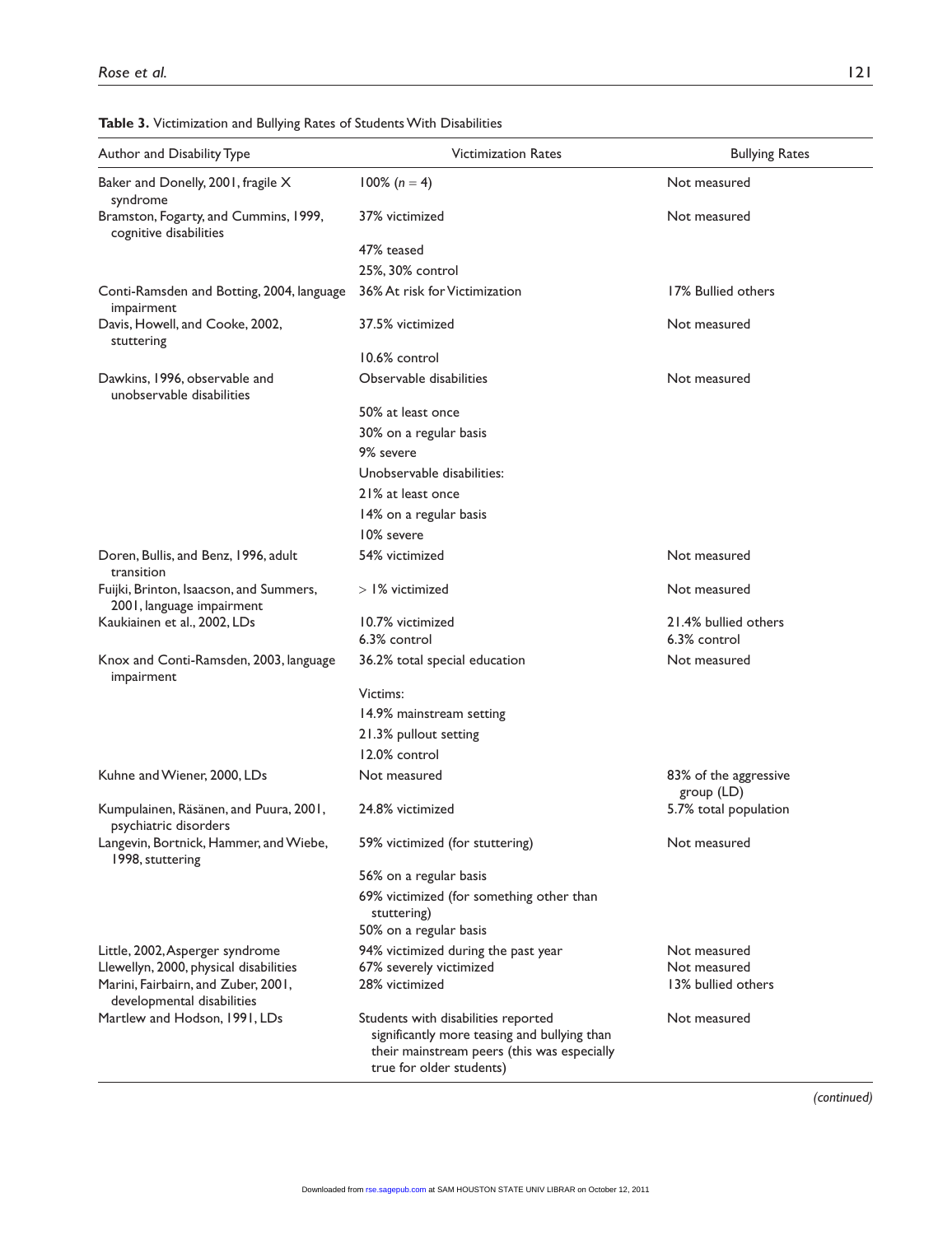| Author and Disability Type                                          | <b>Victimization Rates</b>                                                                                                                 | <b>Bullying Rates</b>                                                        |
|---------------------------------------------------------------------|--------------------------------------------------------------------------------------------------------------------------------------------|------------------------------------------------------------------------------|
| Monchy, Pijl, and Zandberg, 2004, behavior<br>problems              | 50% victimized                                                                                                                             | Not measured                                                                 |
|                                                                     | 50% rejected                                                                                                                               |                                                                              |
|                                                                     | 19% control                                                                                                                                |                                                                              |
| Morrison, Furlong, and Smith, 1994, various<br>disabilities         | Special day class students experienced higher rates<br>of verbal assaults and bullying when compared to<br>the other subgroups             | Not measured                                                                 |
| Nabuzoka, 2003, LDs                                                 | Teachers and peers nominated students<br>with LDs as being victims of bullying<br>significantly more than students<br>without disabilities | Not measured                                                                 |
| Nabuzoka and Smith, 1993, LDs                                       | 25.0% rejected                                                                                                                             | 20.0% females with LD                                                        |
|                                                                     | 9.0% control                                                                                                                               | 1.5% females without LD                                                      |
|                                                                     | 66.7% female with LDs rejected                                                                                                             | No significant difference for<br>males                                       |
|                                                                     | 7.4% control                                                                                                                               |                                                                              |
|                                                                     | No significant difference for males                                                                                                        |                                                                              |
| Norwich and Kelly, 2004, various<br>disabilities                    | 84% victimized                                                                                                                             | Not measured                                                                 |
| O'Moore and Hillery, 1989, various<br>disabilities                  | 67.9% remedial class victimized                                                                                                            | 43.1% remedial class                                                         |
|                                                                     | 17.5% frequently                                                                                                                           | 68.6% special class                                                          |
|                                                                     | 77.2% special class victimized                                                                                                             | 42.0% control                                                                |
|                                                                     | 14.3% frequently                                                                                                                           |                                                                              |
|                                                                     | 62.1% control                                                                                                                              |                                                                              |
|                                                                     | 6.1% control (frequently)                                                                                                                  |                                                                              |
| Sabornie, 1994, LDs                                                 | Students with LDs were 3.5 times more likely to<br>be victimized                                                                           | Not measured                                                                 |
| Sheard, Clegg, Standen, and Cromby, 2001,<br>cognitive disabilities | 21% victimized                                                                                                                             | 27% bullied others (total)                                                   |
|                                                                     | 10% residential placements                                                                                                                 | 19% residential placements                                                   |
|                                                                     | 11% placement within the home                                                                                                              | 8% home placement                                                            |
| Singer, 2005, dyslexia                                              | 85% teased<br>25% frequently                                                                                                               | 28% reported teasing others                                                  |
| Sweeting and West, 2001, various<br>disabilities                    | 39% language impairments (weekly)                                                                                                          | Not measured                                                                 |
|                                                                     | 30% reading difficulties (weekly)                                                                                                          |                                                                              |
|                                                                     | 15% control                                                                                                                                |                                                                              |
| Unnever and Cornell, 2003, ADHD                                     | 34% victimized (2-3 times per month)<br>22% control                                                                                        | 12% bullied others<br>8% control                                             |
| Van Cleave and Davis, 2006, special health<br>care needs            | 42.9% victimized                                                                                                                           | 31.8% bullied others                                                         |
|                                                                     | 22.0% control                                                                                                                              | 51.1% students with<br>emotional or behavioral<br>disorders<br>21.1% control |
| Whitney, Smith, and Thompson, 1994,                                 | 67% victimized (SE Total)                                                                                                                  | 33% bullied others (total special                                            |
| various disabilities                                                | 55% mild learning difficulties                                                                                                             | education)<br>27% mild learning difficulties                                 |

## **Table 3. (continued)**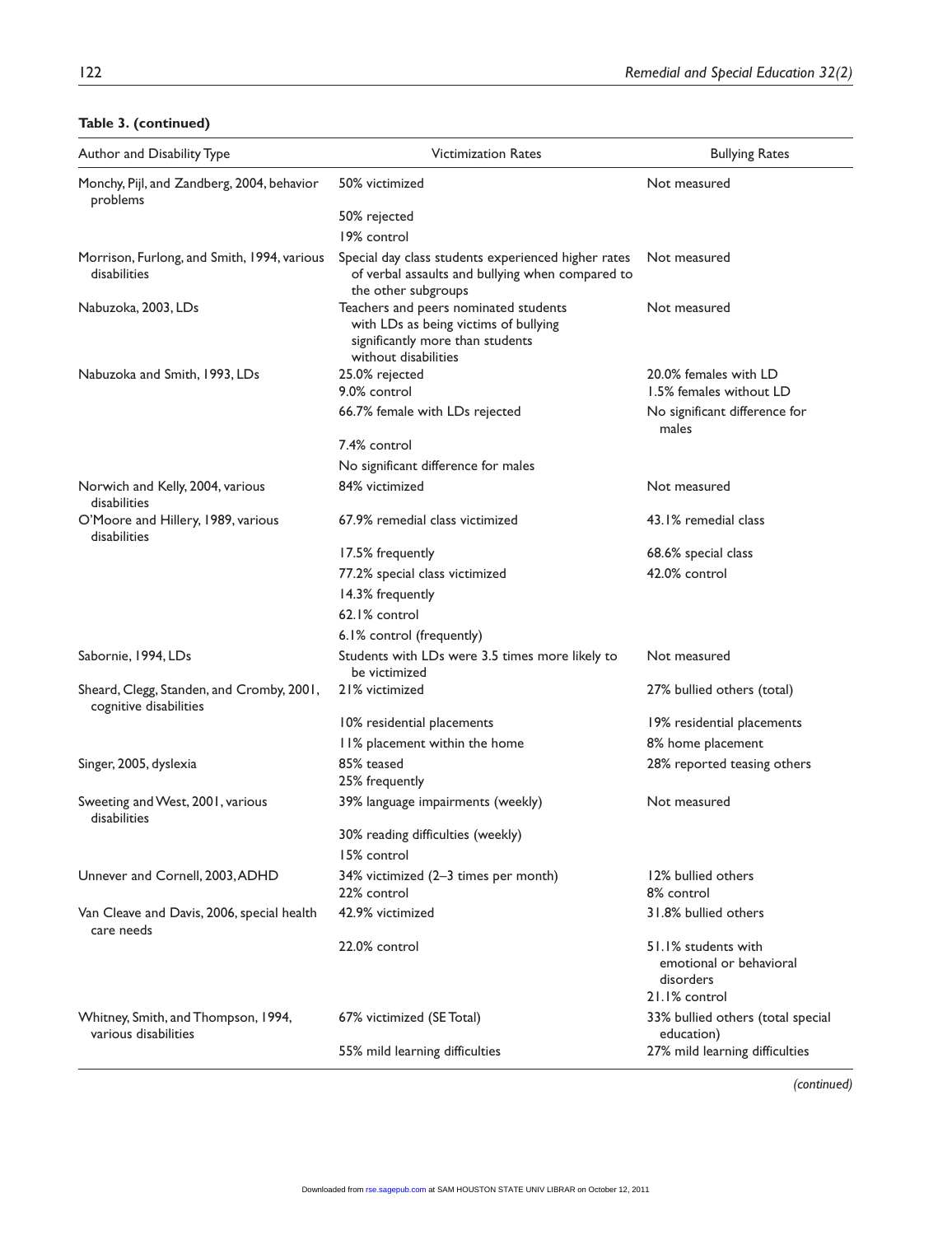| Table 3. (continued) |  |  |
|----------------------|--|--|

| Author and Disability Type                           | <b>Victimization Rates</b> | <b>Bullying Rates</b>        |
|------------------------------------------------------|----------------------------|------------------------------|
|                                                      | 78% moderate LDs           | 29% moderate LDs             |
|                                                      | 50% physical disabilities  | 33% physical disabilities    |
|                                                      | 100% hearing impairments   | 50% hearing impairments      |
|                                                      | 29% visual impairments     | 29% visual impairments       |
|                                                      | 25% control                | 17% control                  |
| Woods and Wolke, 2004, disabilities not<br>specified | No significant difference  | Not measured                 |
| Yude, Goodman, and McConachie, 1998,<br>hemiplegia   | 43% victimized             | 6% bullied others            |
|                                                      | 3% control                 | 11% started fights           |
|                                                      |                            | 17% control (bullied)        |
|                                                      |                            | 13% control (started fights) |

Note: Control = nondisabled peer group;  $LD =$  learning disability.

of the fact that students with disabilities are victimized more often than their nondisabled peers.

For students with disabilities educated in segregated settings (i.e., classrooms or schools), findings vary. For example, in a recent study conducted in Israel (Reiter & Lapidot-Lefler, 2007), the extent of harassment or victimization among students with disabilities educated in segregated settings was similar to that experienced by students in regular schools (49%). Other researchers documented that students in segregated settings were victimized by their classmates or adolescent peers 2 to 3.5 times more than any other subgroup of students (Martlew & Hodson, 1991; Morrison, Furlong, & Smith, 1994; O'Moore & Hillery, 1989; Sabornie, 1994). Similar findings have also been reported for adults in assisted living facilities when compared to demographically matched peers (Bramston, Fogarty, & Cummins, 1999). These findings may be attributed to educational placement, a lack of socialization between students with and without disabilities, or severity of disability (discussed below).

Evidence suggesting students educated in segregated settings are victimized more often may point to inclusive settings for minimizing bullying perpetration. Researchers suggest inclusive settings enhance social skill acquisition, improve overall social and academic development (Brown et al., 1989), increase acceptance, reduce negative stereotypes (Martlew & Hodson, 1991), and increase participation (Sabornie, 1994). On the other hand, if students are not fully integrated into peer groups, inclusive settings may maintain or exacerbate victimization (Martlew & Hodson, 1991). Isolation limits opportunities to learn, practice, and receive validation for appropriate social skills (Mishna, 2003) and limits the development of a protective peer base (Morrison et al., 1994; Whitney et al., 1994).

*Perpetration*. One significant school factor in examining perpetration is teacher awareness and intervention. Teachers can reinforce or maintain perpetration if they are unaware it is occurring or do not effectively address the problem. Bradshaw, Sawyer, and O'Brennan (2007) investigated perceptual differences between students and school staff in the incidence of perpetration. The researchers surveyed teachers, school psychologists, guidance counselors, and students in 109 schools in a large public school district in Maryland. Results indicated that although 49% of students reported being bullied at least once, with 41% reporting frequent involvement in bullying, most staff (71.4%) estimated that fewer than 15% of students were frequent victims.

Teachers also have difficulty differentiating between bullying and other forms of student conflict. Educators identify physical threats or abuse as bullying regardless of the confrontation but view verbal or social-emotional abuse as far less severe (Bauman & Del Rio, 2006; Hazler, Miller, Carney, & Green, 2001). These findings are noteworthy in that students often rate the severity of emotional, verbal, and physical abuse equally (Newman & Murray, 2005), and students with disabilities often report indirect and verbal abuse as the most frequent forms of bullying (Dawkins, 1996; Langevin et al., 1998; Little, 2002; Llewellyn, 2000; Marini et al., 2001; Norwich & Kelly, 2004; O'Moore & Hillery, 1989).

Thus, a disconnect is evident between teachers' and students' perceptions of the severity in various types of bullying situations. This discrepancy may be attributed to the covert nature of verbal and indirect bullying (Miller et al., 1998) or the educators' obligation to intervene with physical conflicts (Bauman & Del Rio, 2006; Ellis & Shute, 2007). Newman and Murray (2005) and Newman, Murray, and Lussier (2001) determined that teachers and students believed that physical threats and harm warranted seeking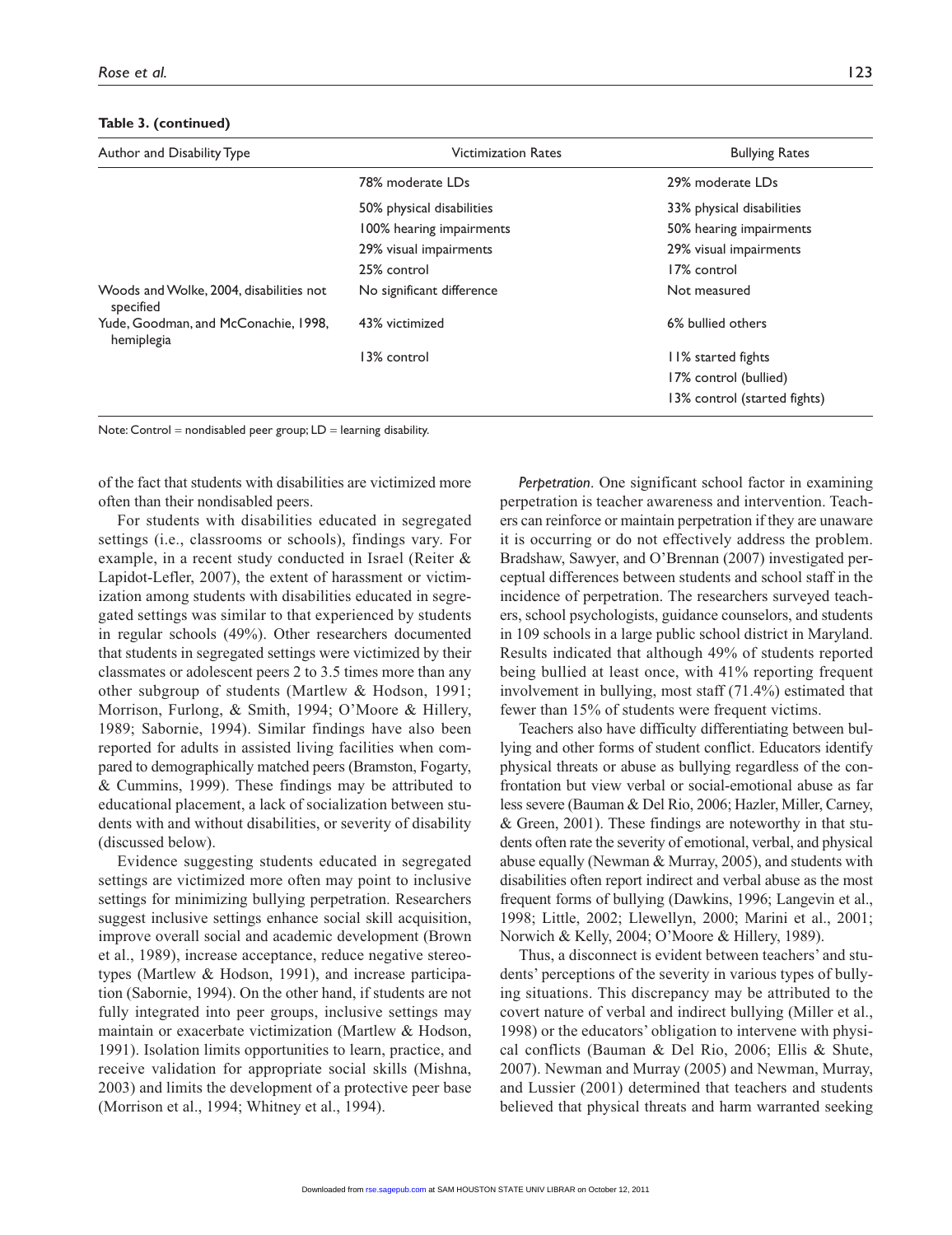adult assistance, but students preferred to resolve indirect conflicts independently. In addition, students surveyed indicated that seeking help for indirect events could "backfire" and escalate perpetration (Newman & Murray, 2005). This reluctance is a common theme in the bullying literature; students think teachers may not believe them or assume teachers will be unable to assist or eliminate the abuse (Brendtro et al., 2001; Miller et al., 1998; Sharp & Smith, 1994; Walker et al., 1995). Although students were less likely to seek help from adults for indirect bullying, students identified as "unpopular" identified indirect aggression as severe as physical abuse (Newman & Murray, 2005).

A second predictor for bullying perpetration is the restrictiveness of the classroom placement. One investigation in the Dublin schools (O'Moore & Hillery, 1989) documented students educated in special classes bullied more often (68.6%) than their general education peers (42.0%) or peers who receive remedial instruction (43.0%). This discrepancy is also evident in students moving from an inclusive setting to a more restrictive environment. Whitney and colleagues (1992), for example, suggested students with disabilities tended to exhibit more bullying behaviors in segregated classes when they were victimized in inclusive settings. In addition, higher levels of bullying behaviors may not be exclusive to educational settings. Sheard et al. (2001) noted that adults with disabilities in assisted living situations exhibited more bullying behaviors when placed in residential placements (19%) as compared to those in home environments (8%). Although research indicates restrictive placements often elicit elevated reports of perpetration, it is unclear whether results may be attributed to disability characteristics within the educational environment or the overall restrictiveness of the placement. Research in this area is quite limited, and further investigation is warranted.

## *Disability Type and Personal Attributes*

*Victimization*. As mentioned, severity of the disability may be a factor in victimization; students with severe disabilities in segregated settings are victimized more often than those in inclusive settings (Kaukiainen et al., 2002; Morrison et al., 1994; O'Moore & Hillery, 1989), but again the research in this area is very limited. According to Whitney and colleagues (1994), "Just being different in a noticeable way" puts a person at risk for victimization (p. 213). For example, students with cognitive disabilities (i.e., mild to moderate learning difficulties) were 2 to 3 times more likely to be victimized than classmates without disabilities. They also found students with observable disabilities (i.e., physical disabilities, hearing impairments) 2 to 4 times more likely to be victimized. In addition, Reiter and Lapidot-Lefler (2007) found that "being a victim was correlated with emotional problems and interpersonal problems" (p. 179).

In examining victimization rates between students with and without observable disabilities, Dawkins (1996) noted that 50% of students with visible disabilities reported being victimized at least once, with 30% victimized on a regular basis. On the other hand, only 21% of students with nonobservable disabilities were victimized at least once, and 14% on a regular basis.

Although a growing body of evidence supports these findings, particularly related to observable disabilities in the general education classroom, the data vary. Some studies documented 20% more students with language impairments reported being victimized compared to their general education peers (Davis, Howell, & Cooke, 2002; Knox & Conti-Ramsden, 2003; Sweeting & West, 2001). Comparable data were found for students with psychiatric disorders (Unnever & Cornell, 2003; Van Cleave & Davis, 2006) and physical disabilities (Whitney et al., 1994; Yude, Goodman, & McConachie, 1998). Similarly, 30% more students with emotional or behavioral disorders (EBDs) and (Monchy et al., 2004; Van Cleave & Davis, 2006) 66% more students with Asperger syndrome are reported to be victimized compared with the national average (Little, 2002). These data indicate that visibility (observability) and overt behavior may influence victimization.

In addition to severity and type, personal factors may contribute to prolonged victimization. Although characteristics such as problem behavior may contribute (Martlew & Hodson, 1991; Morrison et al., 1994; Yude et al., 1998), victims with disabilities often are characterized as having poor social skills (Baker & Donelly, 2001; Doren et al., 1996; Kaukiainen et al., 2002; Kuhne & Wiener, 2000; Llewellyn, 2000; Miller et al., 1998; Woods & Wolke, 2004). Students may be victimized because they are too passive or exhibit timid responses that may reinforce bullying behavior. Victims may also misread nonverbal communication or misinterpret nonthreatening cues (Sabornie, 1994). Victims with disabilities also maintain few close friendships or have unstable relationships. This lack of social networks deprives the victim of a substantial social protection base. Students with disabilities who are victimized also require greater academic assistance, are reportedly rejected by their general education peers, and are regarded as unpopular (Baker & Donelly, 2001; Kuhne & Wiener, 2000; Llewellyn, 2000; Martlew & Hodson, 1991; Morrison et al., 1994; Nabuzoka & Smith, 1993). Nabuzoka (2003) states that these students can be at less risk if they understand and exhibit appropriate social behaviors that help them avoid being victimized; if they have difficulty comprehending social cues or applying strategies to avoid victimization, they become targets of bullying. Rejection and victimization may lead to anxiety, depression, poor self-esteem, a lack of confidence, and minimal social or academic participation (Dawkins, 1996; Marini et al., 2006; Miller et al., 1998; Sabornie, 1994; Unnever & Cornell, 2003; Whitney et al., 1994).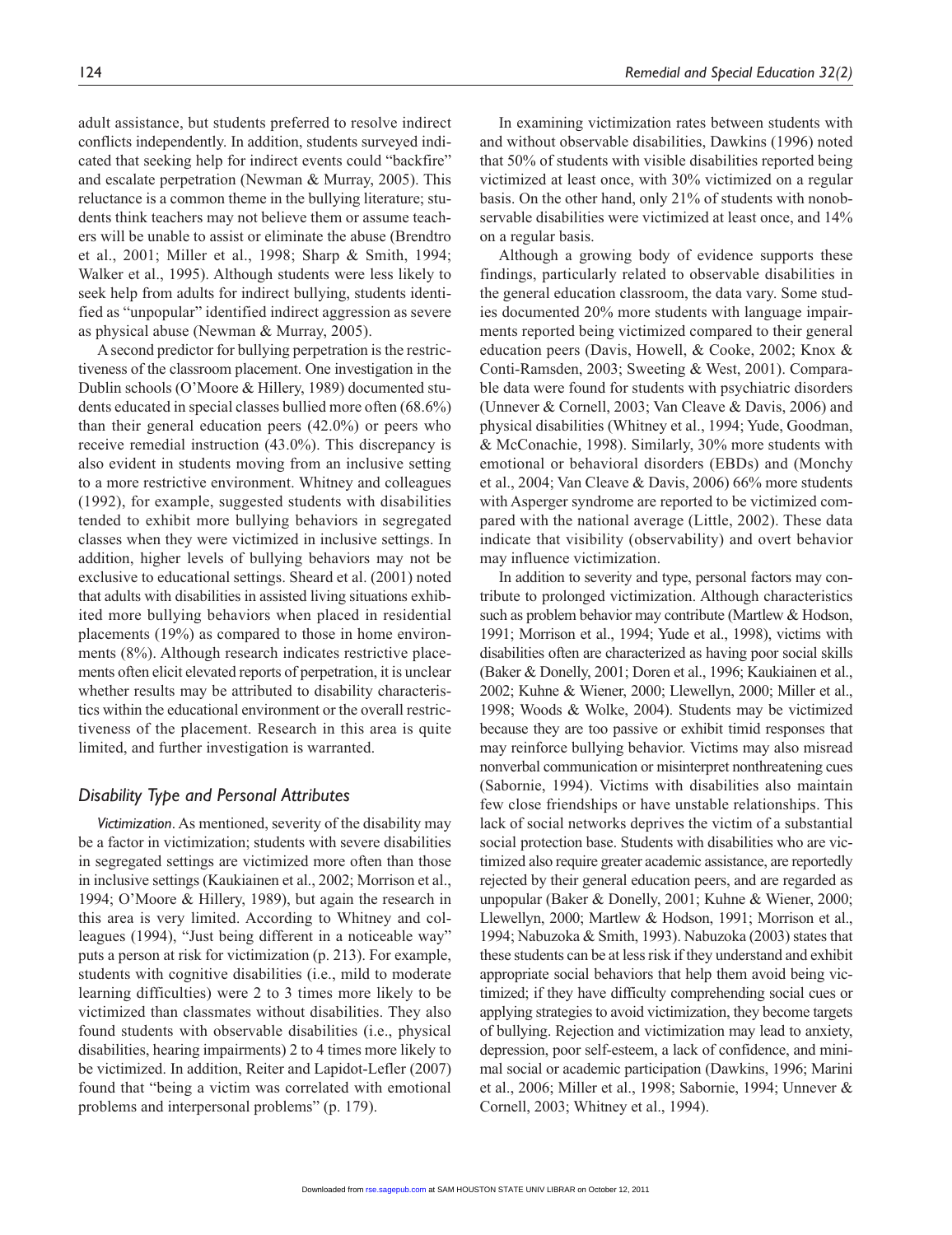Although bullying research has implied a need for social skills interventions, victims often develop strategies that help them cope with prolonged victimization. Research suggests that students who understand and accept their disability are more accepting of diversity among their classmates (Llewellyn, 2000), develop friendships, and are victimized at lower rates (Schwartz et al., 1999). According to Singer (2005), students develop four methods for coping with victimization. They (a) hide from the bully, (b) work hard academically to catch up with peers, (c) fight back, and/or (d) attempt to explain their disability to the aggressor. Further research suggests that positive self-concept, adequate social skills, academic independence, social confidence, quality friend base, and school enjoyment serve as protection against victimization (Flynt & Morton, 2004; Garrity et al., 2002; Kumpulainen et al., 1998; Martlew & Hodson, 1991; Mishna, 2003; Whitney et al., 1994).

*Perpetration*. Overall, students with high-incidence disabilities (i.e., LDs, mild learning difficulties, EBD) exhibit more bullying perpetration than the national average, about twice as often as students without disabilities (Kaukiainen et al., 2002; Whitney et al., 1994). These bullies tended to exhibit significantly higher levels of challenging behavior (Reiter & Lapidot-Lefler, 2007). Females with LDs may be 10 times more likely to exhibit bullying perpetration than females without disabilities (Nabuzoka & Smith, 1993). Students with LDs in self-contained settings exhibit high levels of aggressive or bullying behaviors (Kuhne & Wiener, 2000; O'Moore & Hillery, 1989).

Although we see increased perpetration rates among students with LDs, those with EBDs demonstrate the highest levels of perpetration when comparing students with and without disabilities (Monchy et al., 2004; Van Cleave & Davis, 2006). Finally, although students with language impairments (Conti-Ramsden & Botting, 2004), psychiatric disorders (Kumpulainen et al., 2001; Unnever & Cornell, 2003), dyslexia (Singer, 2005), hemiplegia (Yude et al., 1998), and severe cognitive disabilities (Sheard et al., 2001) have participated in bullying, perpetration rates among seem to be much lower (6% to 19%) than for those with high-incidence disabilities and their general education peers.

Bullying perpetration by students with disabilities is often a learned behavior, possibly a reaction to prolonged victimization or an overall lack of social skills. Although educational setting and prevention programs could affect perpetration, behavioral characteristics of students may increase the likelihood of bullying. Again, these students may act too aggressively or misinterpret social stimuli because of social information processing deficits (Burks, Laird, & Dodge, 1999; Crick & Dodge, 1994, 1996; Dodge et al., 2003; Sabornie, 1994). Students with disabilities may have greater difficulty with assertion and self-control (Mayer & Leone, 2007) or they may misread social communication (Whitney et al., 1994) or rough and tumble play by acting

aggressively during socially unacceptable times (Nabuzoka & Smith, 1993). They also may engage in perpetration to protect themselves from further victimization or because they have learned the behavior in other social situations (e.g., family structure, social acquaintances).

## **Discussion**

Violence among the nation's youth has become a pervasive problem. In an attempt to understand, intervene, and prevent further violence within the schools, the federal government has funded several large-scale research studies. Although the results of these studies revealed that the majority of American school children are involved in bully perpetration or victimization, data typically are reported at the wholeschool level rather than aggregated by subgroups. Furthermore, although a definition of bullying has not been agreed on, defining characteristics and subgroups of participants has remained consistent, as have the types bullying (verbal, physical, indirect, or sexual aggression).

"Students who have a disability or who have unusual attributes are especially vulnerable as targets of teasing and bullying" (Walker et al., 1995, p. 190). Although data do suggest that students with disabilities are victimized more often, victimization rates seem to fall on a continuum. Students with higher incidence disabilities experience less victimization than students with more severe cognitive or physical disabilities. Those in special classes or segregated schools appear to be victimized more often than students with and without disabilities in inclusive settings. Victimization also may be exacerbated by individual character traits or an inability to effectively interpret social cues.

Although empirical validation exists regarding the escalated rates of victimization and perpetration among students with disabilities, very few studies address intervention strategies for individual subgroups of students. This gap in the literature may translate to the implementation of inadequate practices or supports for students with disabilities who are subjected to bullying. Educators must intervene to eliminate bullying within the nation's schools.

Promoting proactive schoolwide interventions can create positive school climates, encourage social awareness, and decrease bullying perpetration. Since 1999 approximately 33 states have enacted legislation related to bullying and harassment with the intent of (a) establishing school or district policies that prohibit bullying and (b) communicating those policies to students and their parents (Swearer, Espelage, & Napolitano, in press). Schools are incorporating researchsupported bullying prevention programs into the curriculum. Unfortunately, these programs rarely address interventions for individualized subgroups of students.

Therefore, schools also must consider targeted intervention programs for students with disabilities who either perpetrate bullying or are at greater risk for victimization.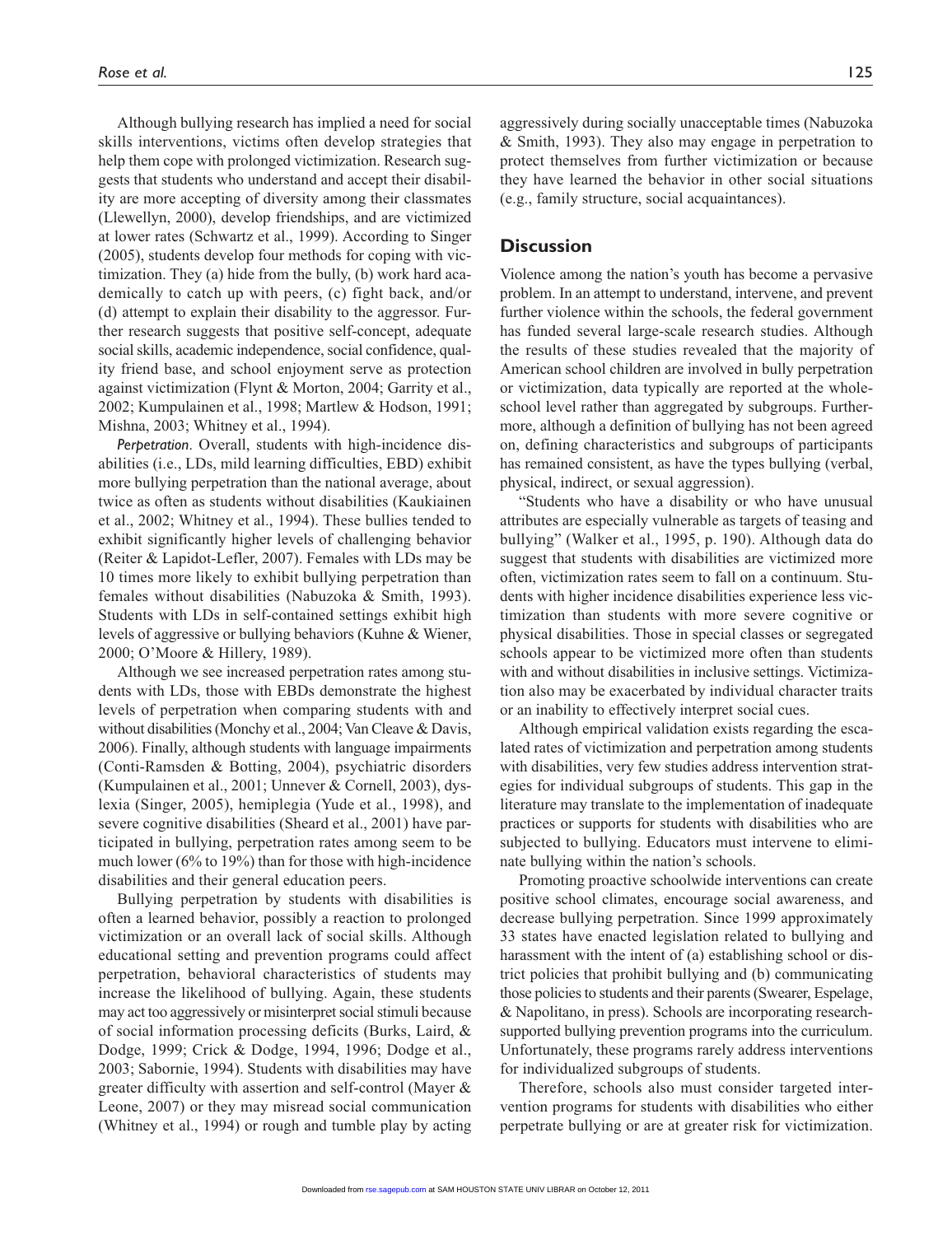Interventions should allow for modifying existing school policies and prevention programs to meet individual needs. The lack of empirically validated intervention for these populations poses a difficulty in determining the most effective prevention strategies for students with disabilities. However, overall violence prevention requires that we examine what Leone and Mayer (2004) refer to as systemic risk factors, including (a) academic missions that mesh poorly with student's needs, (b) zero tolerance and reactive punitive approaches to discipline, (c) noncollaborative systems of control, (d) racial and cultural disconnects, and (e) disconnects with students with disabilities. In later work they go on to suggest,

Programming at the school level must include a multifaceted approach, with programs meaningfully addressing physical safety, educational practices and programs that support students' social-emotionalbehavioral *needs*. . . . Specific areas of programming should include, among others, mental health supports, bully prevention, anger management, and conflict resolution. (Mayer & Leone, 2007, p. 22)

In applying these tenets to bully prevention programs or targeted interventions for students with disabilities, several thoughts emerge. First, programs and policies should be multifaceted, addressing schoolwide prevention, individualized supports for victims and perpetrators, and proactive prevention strategies for at-risk student populations. School policies should support a mission of promoting cultural competence and diversity awareness among staff and students. These in turn should be ingrained in the curriculum selection process. For students with disabilities, as well as populations at risk for perpetration and victimization, individualized behavioral supports (e.g., social skills training, mental health counseling, behavioral modeling) should be incorporated into regular curricular activities. Disciplinary policies and codes of conduct should incorporate measures addressing immediate physical safety concerns as well as individualized supports (e.g., anger management, conflict resolution, functional behavior assessments, behavior intervention plans) to decrease the frequency of perpetration. Finally, school policies should endorse a commitment to collaborative practices among administration, school personnel, students, families, and community agencies to meet individual student needs.

In addition to schoolwide commitment toward bully prevention, teachers must take a proactive role within their classrooms in decreasing perpetration and supporting victims. Are teachers aware of the extent to which bullying behavior occurs within the classroom? Teachers must have an awareness of social interactions among their students with and without disabilities and create a positive environment that supports individual student differences (Meadan & Monda-Amaya, 2008).

Special educators must collaborate with general educators to structure the overall setting to promote social competence among students (Meadan & Monda-Amaya, 2008). Marini et al. (2006) suggest rethinking the physical environment of the classroom and teaching social skills. Baker and Donelly (2001) recommend having teachers promote social awareness, encourage positive social interactions, provide an equal social structure, value academic and social goals equally, participate in teacher training opportunities, and collaborate with other teachers, parents, and community agencies. Crothers and Kolbert (2008) stress the importance of constructive conversations with bullies and victims, parent– teacher collaborations, and effective classroom management techniques.

Adopting practices that reduce bullying requires educators and administrators to modify their approaches to instruction and behavior management. First, teacher preparation programs must increase instruction in behavior and classroom management (positive behavior supports), social competency, and diversity awareness. Providing these foundational skills will equip novice teachers with techniques and intervention strategies necessary to recognize and address perpetration in their classrooms. Second, professional development must be available to classroom teachers to understand perpetration and victimization and risks across populations and to develop a repertoire of intervention strategies. Finally, to increase buy-in and adherence to program mandates, teachers should be regarded as equal partners in making decisions regarding school bullying policies.

In addition, school personnel should collaborate with families on home-based interventions to decrease victimization and perpetration. Baker and Donelly (2001) provide parents with six suggestions for increasing social competence in students with disabilities: (a) advocating for their children both socially and academically, (b) encouraging participation in social events and activities, (c) engineering opportunities for socialization with peers without disabilities, (d) informally educating other children and parents on disability characteristics, (e) encouraging a valued social identity, and (f) deliberately taking action to separate negative or nonproductive social situations. Teacher–family collaboration in socialization efforts increases a student's ability to learn, practice, and validate social skills, which might help avoid victimization.

## **Limitations**

Although data presented in this review are convincing, there are several limitations to the extant literature, the most obvious being the limited number of studies solely focused on students with disabilities. In addition, one overarching limitation is the ambiguity among definitions used for bullying. This ambiguity confounds comparisons across studies and raises questions as to whether the same phenomena are being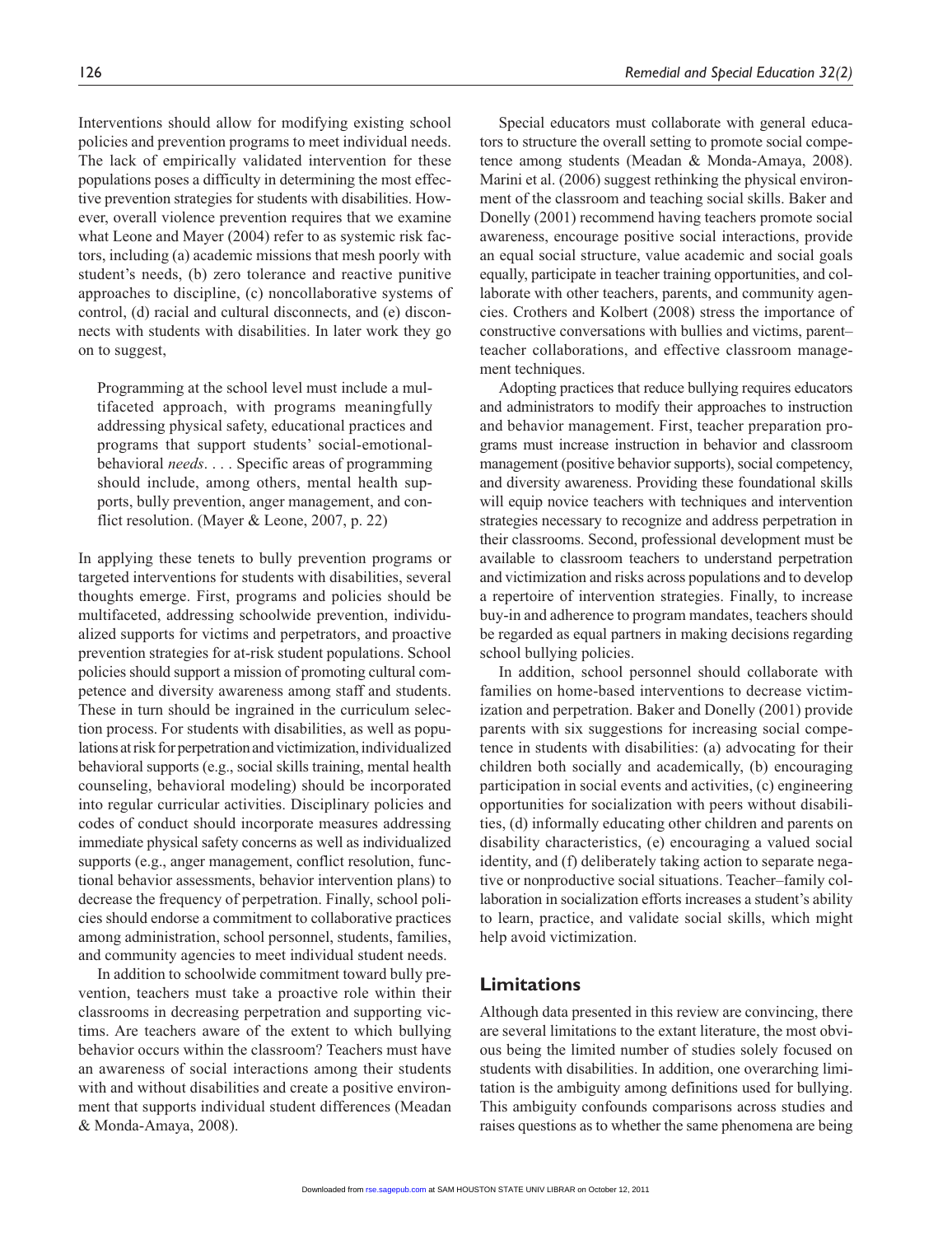measured. With respect to the current literature, a majority of studies were conducted outside of the United States; findings therefore may not generalize. Second, although some studies focused on bullying, others took a broader perspective, examining violence. Bullying differs from isolated acts of violence; it is ongoing, is chronic, and has no clear beginning or ending point. Third, the majority of the data were collected via self-report measures (e.g., structured interviews, nominations, questionnaires, rankings), which may over- or underrepresent the overall prevalence of bullying perpetration within the field of special education. Future studies should incorporate a common practice in developmental research of including data from multiple informants (i.e., peers, teachers, and parents). Fourth, few studies investigated preventative or predictive variables that account for or exacerbate bullying behaviors. Most importantly, no studies incorporated or investigated interventions for students with disabilities who were victimized or engage in bullying perpetration. Many studies presented similar findings; however, the limitations may signify inconsistency in the data collection and reporting procedures and raise questions regarding results.

These limitations also point to significant gaps in the literature regarding students with disabilities. A commonly acceptable yet measurable definition for bullying is needed. In addition, research should focus on the function of bullying behaviors and equivalent predictor and preventative variables as described above (disability type, educational setting). Researchers should examine potential support systems for victims, including social skills training and conflict resolution. In addition, schoolwide prevention programs should be evaluated for their effectiveness in decreasing perpetration and victimization of students with disabilities with an emphasis on long-term outcomes.

Bullying perpetration and victimization have become a national problem; overt acts of school violence are often the result of prolonged victimization. Therefore, it is critical to develop appropriate and effective interventions, especially for students with disabilities who may be victimized at greater rates than their nondisabled peers. Effective schoolwide and individual interventions are needed to target subgroups predisposed to perpetration and victimization.

#### **Declaration of Conflicting Interests**

The authors declared no potential conflicts of interests with respect to the authorship and/or publication of this article.

#### **Financial Disclosure/Funding**

The authors disclosed receipt of the following financial support for the research and/or authorship of this article: This work was supported in part by Grant CFDA 84.325D from the Office of Special Education and Rehabilitative Services to the University of Illinois at Urbana-Champaign. Statements do not reflect the position or

policy of these agencies, and no official endorsement by them should be inferred.

#### **References**

- American Association of University Women Educational Foundation. (1993). *Hostile hallways: The AAUW survey on sexual harassment in America's schools* (923012). Washington, DC: Harris/Scholastic Research.
- American Association of University Women Educational Foundation. (2001). *Hostile hallways: Sexual harassment and bullying in schools*. Washington, DC: Harris/Scholastic Research.
- Arseneault, L., Walsh, E., Trzesniewski, K., Newcombe, R., Caspi, A., & Moffitt, T. E. (2006). Bullying victimization uniquely contributes to adjustment problems in young children: A nationally representative cohort study. *Pediatrics, 118*, 130–138.
- Baker, K., & Donelly, M. (2001). The social experiences of children with disabilities and the influence of environment: A framework for intervention. *Disability & Society, 16*, 71–85.
- Bauman, S., & Del Rio, A. (2006). Preservice teachers' responses to bullying scenarios: Comparing physical, verbal, and relational bullying. *Journal of Educational Psychology, 98*, 219–231.
- Björkqvist, K. (2001). Different name, same issue. *Social Development*, *10*, 272–274.
- Björkqvist, K., Österman, K., & Kaukiainen, A. (1992). The development of direct and indirect aggressive strategies in males and females. In K. Björkqvist & P. Niemelä (Eds.), *Of mice and women: Aspects of female aggression* (pp. 51–64). San Diego, CA: Academic Press.
- Bradshaw, C. P., Sawyer, A. L., & O'Brennan, L. M. (2007). Bullying and peer victimization at school: Perceptual differences between students and school staff. *School Psychology Review, 36*, 361–382.
- Bramston, P., Fogarty, G., & Cummins, R. A. (1999). The nature of stressors reported by people with an intellectual disability. *Journal of Applied Research in Intellectual Disabilities, 12*, 1–10.
- Brendtro, L. K., Ness, A., & Mitchell, M. (2001). *No disposable kids*. Longmont, CO: Sopris West.
- Brener, N., Lowry, R., Barrios, L., Simon, T., & Eaton, D. (2005). Violence-related behaviors among high school students: United States, 1991–2003. *Journal of School Health, 75*(3), 81–85.
- Brown, L., Long, E., Udvari-Solner, A., Schwarz, P., VanDeventer, P., Ahlgren, C., et al. (1989). Should students with severe intellectual disabilities be based in regular or in special education classrooms in home schools? *Journal of the Association for Persons with Severe Handicaps, 14,* 8–13.
- Burks, V. S., Laird, R. D., & Dodge, K. A. (1999). Knowledge structures, social information processing, and children's aggressive behavior. *Social Development*, *8*, 220–236.
- Carter, B. B., & Spencer, V. G. (2006). The fear factor: Bullying and students with disabilities. *International Journal of Special Education, 21*, 11–20.
- Conti-Ramsden, G., & Botting, N. (2004). Social difficulties and victimization in children with SLI at 11 years of age. *Journal of Speech, Language, and Hearing Research, 47*, 145–161.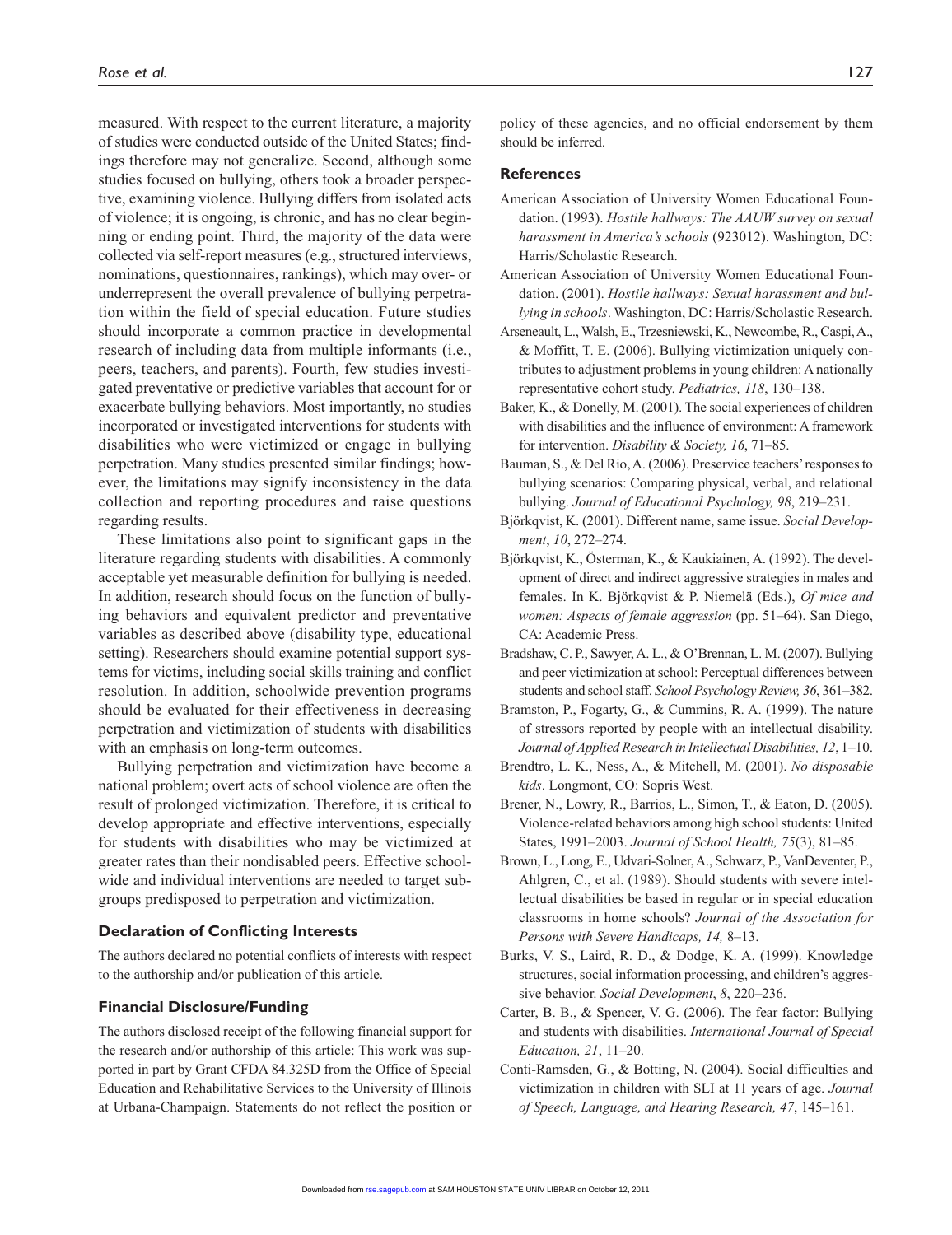- Cornell, D., Sheras, P. L., & Cole, J. C. M. (2006). Assessment of bullying. In S. R. Jimerson & M. J. Furlong (Eds.), *Handbook of school violence and school safety: From research to practice* (pp. 191–209). Mahwah, NJ: Lawrence Erlbaum.
- Crick, N. R., & Dodge, K. A. (1994). A review and reformulation of social information-processing mechanisms in children's social adjustment. *Psychological Bulletin*, *115*, 74–101.
- Crick, N. R., & Dodge, K. A. (1996). Social information-processing mechanisms in reactive and proactive aggression. *Child Development*, *67*, 993–1002.
- Crick, N. R., & Grotpeter, J. K. (1995). Relational aggression, gender, and social-psychological adjustment. *Child Development*, *66*, 710–722.
- Crothers, L. M., & Kolbert, J. B. (2008). Tackling a problematic behavior management issue: Teachers' intervention in childhood bullying problems. *Intervention in School and Clinic*, *43*, 132–139.
- Davis, S., Howell, P., & Cooke, F. (2002). Sociodynamic relationships between children who stutter and their non-stuttering classmates. *Journal of Child Psychology and Psychiatry, 43*, 939–947.
- Dawkins, J. L. (1996). Bullying, physical disability and the pediatric patient. *Developmental Medicine & Child Neurology, 38*, 603–612.
- Dinkes, R., Cataldi, E. F., Kena, G., & Baum, K. (2006). *Indicators of school crime and safety: 2006*. Washington, DC: Government Printing Office.
- Dodge, K. A., Lansford, J. E., Burks, V. S., Bates, J. E., Pettit, G. S., Fontaine, R., et al. (2003). Peer rejection and social informationprocessing factors in the development of aggressive behavior problems in children. *Child Development*, *74*, 374–393.
- Doll, B., & Swearer, S. M. (2006). Cognitive-behavioral interventions for participants in bullying and coercion. In R. B. Mennuti, A. Freeman, & R. W. Christner (Eds.), *Cognitive-behavioral interventions in educational settings* (pp. 183–201). London: Routledge.
- Doren, B., Bullis, M., & Benz, M. R. (1996). Predictors of victimization experiences of adolescents with disabilities in transition. *Exceptional Children, 63*, 7–18.
- Ellis, A. A., & Shute, R. (2007). Teacher responses to bullying in relation to moral orientation and seriousness of bullying. *British Journal of Educational Psychology*, *77*, 649–663.
- Espelage, D. L., Bosworth, K., & Simon, T. R. (2000). Examining the social context of bullying behaviors in early adolescence. *Journal of Counseling and Development*, *78*, 326–333.
- Espelage, D. L., Holt, M. K., & Henkel, R. R. (2003). Examination of peer-group contextual effects on aggression during early adolescence. *Child Development, 74*, 205–220.
- Espelage, D. L., & Swearer, S. M. (2003). Research on school bullying and victimization: What have we learned and where do we go from here? *School Psychology Review, 32*, 365–383.
- Flynt, S. W., & Morton, R. C. (2004). Bullying and children with disabilities. *Journal of Instructional Psychology, 31*, 330–333.
- Fuijki, M., Brinton, B., Isaacson, T., & Summers, C. (2001). Social behaviors of children with language impairment on the playground: A pilot study. *Language, Speech, and Hearing Services, 32*, 101–113.
- Garrity, C., Jens, K., Porter, W., & Stoker, S. (2002). Bullying in schools: A review of prevention programs. In S. E. Brock, P. J. Lazarus, & S. R. Jimerson (Eds.), *Best practices in school crisis prevention and intervention* (pp. 171–189). Bethesda, MD: National Association of School Psychologists.
- Hazler, R. J., Miller, D. L., Carney, J. V., & Green, S. (2001). Adult recognition of school bullying situations. *Educational Research*, *43*, 133–146.
- Hill, D. J. (2003). *Crisis and the classroom: A practical guide for teachers.* Springfield, IL: Charles C Thomas.
- Kaukiainen, A., Salmivalli, C., Lagerspetz, K., Tamminen, M., Vauras, M., Mäki, H., et al. (2002). Learning difficulties, social intelligence, and self-concept: Connections to bully-victim problems. *Scandinavian Journal of Psychology, 43*, 269–278.
- Knox, E., & Conti-Ramsden, G. (2003). Bullying risks of 11-yearold children with specific language impairment (SLI): Does school placement matter? *International Journal of Language & Communication Disorders, 38*, 1–12.
- Kuhne, M., & Wiener, J. (2000). Stability of social status of children with and without learning disabilities [Electronic version]. *Learning Disability Quarterly*, *23*, 64–75.
- Kumpulainen, K., Räsänen, E., Henttonen, I., Almqvist, F., Kresanov, K., Linna, S. L., et al. (1998). Bullying and psychiatric symptoms among elementary school-age children. *Child Abuse & Neglect, 22*, 705–717.
- Kumpulainen, K., Räsänen, E., & Puura, K. (2001). Psychiatric disorders and the use of mental health services among children involved in bullying. *Aggressive Behavior, 27*, 102–110.
- Langevin, M., Bortnick, K., Hammer, T., & Wiebe, E. (1998). Teasing/bullying experienced by children who stutter: Toward development of a questionnaire. *Contemporary Issues in Communication Science and Disorders, 25*, 12–24.
- Lawson, M. (2005). Theoretical foundation. In K. Sexton-Radek (Ed.), *Violence in schools: Issues, consequences, and expressions* (pp. 3–34). Westport, CT: Praeger.
- Leone, P. E., & Mayer, M. J. (2004). Safety, diversity, and disability: "Goodness of fit" and the complexities of the school environment. In M. J. Furlong, M. P. Bates, D. C. Smith, & P. M. Kingery (Eds.), *Appraisal and prediction of school violence: Methods, issues, and contexts* (pp. 135–163). Hauppauge, NY: Nova Science.
- Little, L. (2002). Middle-class mothers' perceptions of peer and sibling victimization among children with Asperger's syndrome and nonverbal learning disorders. *Issues in Comprehensive Pediatric Nursing, 25*, 43–57.
- Llewellyn, A. (2000). Perceptions of mainstreaming: A systems approach. *Developmental Medicine & Child Neurology, 42*, 106–115.
- Marini, Z. A., Fairbairn, L., & Zuber, R. (2001). Peer harassment in individuals with developmental disabilities: Towards the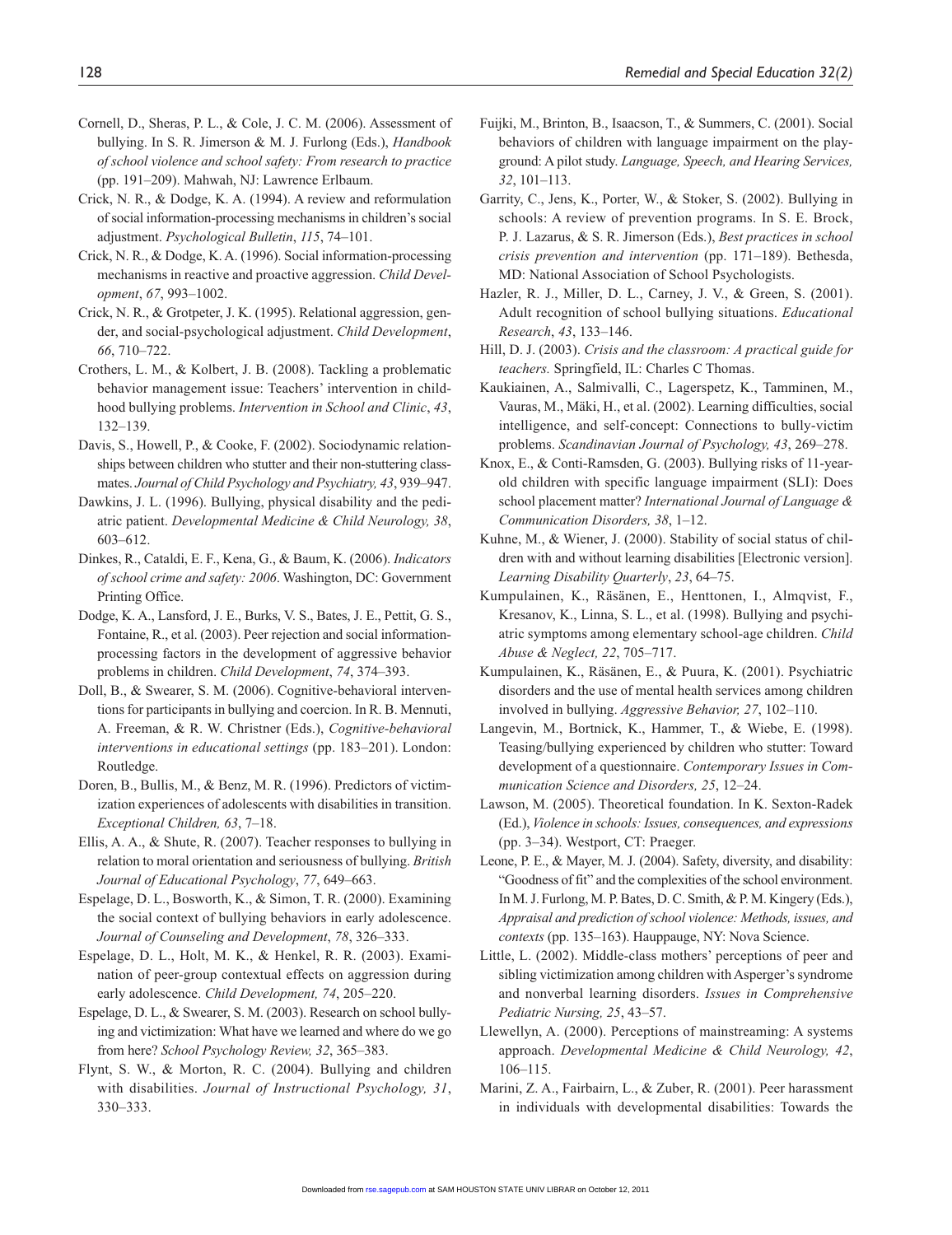development of a multi-dimensional bullying identification model. *Developmental Disabilities Bulletin, 29*, 170–195.

- Marini, Z. A., Koruna, B., & Dane, A. V. (2006). Individualized interventions for ESL students involved in bullying and victimization. *Contact, 32*(2), 22–41.
- Martlew, M., & Hodson, J. (1991). Children with mild learning difficulties in an integrated and in a special school: Comparisons of behaviour, teasing, and teachers' attitudes. *British Journal of Educational Psychology, 61*, 355–372.
- Mayer, M. J., & Leone, P. E. (2007). School violence and disruption revisited: Equity and safety in the school house. *Focus on Exceptional Children*, *40*, 1–28.
- Meadan, H., & Monda-Amaya, L. (2008). Collaboration to promote social competence for students with mild disabilities in the general classroom: A structure for providing social support. *Intervention in School and Clinic*, *43*, 158–167.
- Midlarsky, E., & Klain, H. M. (2005). A history of violence in the schools. In F. Denmark, H. H. Krauss, R. W. Wesner, E. Midlarsky, & U. P. Gielen (Eds.), *Violence in schools: Cross-national and cross-cultural perspectives* (pp. 37–57). New York: Springer.
- Miller, T. W., Beane, A., & Kraus, R. F. (1998). Clinical and cultural issues in diagnosing and treating child victims of peer abuse. *Child Psychiatry and Human Development, 29*, 21–32.

Mishna, F. (2003). Learning disabilities and bullying: Double jeopardy. *Journal of Learning Disabilities, 36*, 336–347.

- Monchy, M. D., Pijl, S. J., & Zandberg, T. (2004). Discrepancies in judging social inclusion and bullying of pupils with behaviour problems. *European Journal of Special Needs Education, 19*, 317–330.
- Monks, C. P., Smith, P. K., & Swettenham, J. (2005). Psychological correlates of peer victimisation in preschool: Social cognitive skills, executive function and attachment profiles. *Aggressive Behavior, 31*, 571–588.
- Morrison, G. M., Furlong, M. J., & Smith, G. (1994). Factors associated with the experience of school violence among general education, leadership class, opportunity class, and special day class pupils [Electronic version]. *Education & Treatment of Children*, *17*, 356–369.
- Nabuzoka, D. (2003). Teacher ratings and peer nominations of bullying and other behaviour of children with and without learning difficulties. *Educational Psychology, 23*, 307–321.
- Nabuzoka, D., & Smith, P. K. (1993). Sociometric status and social behaviour of children with and without learning difficulties. *Journal of Child Psychology and Psychiatry, 34*, 1435–1448.
- Nabuzoka, D., & Smith, P. K. (1999). Distinguishing serious and playful fighting by children with learning disabilities and nondisabled children. *Journal of Child Psychology and Psychiatry, 40*, 883–890.
- Nansel, T. R., Overpeck, M., Pilla, R. S., Ruan, W. J., Simons-Morton, B., & Scheidt, P. (2001). Bullying behaviors among US youth: Prevalence and association with psychosocial adjustment. *Journal of the American Medical Association, 285*, 2094–2100.
- Newman, R. S., & Murray, B. J. (2005). How students and teachers view the seriousness of peer harassment: When is it appropriate to seek help? *Journal of Educational Psychology*, *97*, 347–365.
- Newman, R. S., Murray, B., & Lussier, C. (2001). Confrontation with aggressive peers at school: Students' reluctance to seek help from the teacher. *Journal of Educational Psychology*, *93*, 398–410.
- Norwich, B., & Kelly, N. (2004). Pupils' views on inclusion: Moderate learning difficulties and bullying in mainstream and special schools. *British Educational Research Journal, 30*, 43–65.
- O'Moore, A. M., & Hillery, B. (1989). Bullying in Dublin schools. *Irish Journal of Psychology, 10*, 426–441.
- Olweus, D. (1993). *Bullying at school: What we know and what we can do*. Oxford, UK: Blackwell.
- Olweus, D. (1995). Bullying or peer abuse at school: Facts and intervention. *Current Directions in Psychological Science*, *4*, 196–200.
- Olweus, D. (2003). A profile of bullying at school. *Educational Leadership, 60*(6), 12–17.
- Perren, S., & Alsaker, F. (2006). Social behavior and peer relationships of victims, bully-victims, and bullies in kindergarten. *Journal of Child Psychology and Psychiatry, 47*, 45–57.
- Reiter, S., & Lapidot-Lefler, N. (2007). Bullying among special education students with intellectual disabilities: Differences in social adjustment and social skills. *Intellectual and Developmental Disabilities, 3,* 174–181.
- Sabornie, E. J. (1994). Social-affective characteristics in early adolescents identified as learning disabled and nondisabled. *Learning Disability Quarterly, 17*, 268–279.
- Salmivalli, C., Karhunen, J., & Lagerspetz, K. (1996). How do the victims respond to bullying? *Aggressive Behavior, 22*, 99–109.
- Schwartz, D., McFadyen-Ketchum, S., Dodge, K. A., Pettit, G. S., & Bates, J. E. (1999). Early behavior problems as a predictor of later peer group victimization: Moderators and mediators in the pathways of social risk. *Journal of Abnormal Child Psychology, 27*, 191–201.
- Seita, J. R., & Brendtro, L. K. (2005). *Kids who outwit adults*. Bloomington, IN: National Educational Services.
- Sharp, S., & Smith, P. K. (1994). Understanding bullying. In S. Sharp & P. K. Smith (Eds.), *Tackling bullying in your school* (pp. 1–5). New York: Routledge.
- Sheard, C., Clegg, J., Standen, P., & Cromby, J. (2001). Bullying and people with severe intellectual disability. *Journal of Intellectual Disability Research, 45*, 407–415.
- Singer, E. (2005). The strategies adopted by Dutch children with dyslexia to maintain their self-esteem when teased at school. *Journal of Learning Disabilities, 38*, 411–423.
- Smith, P. K. (2004). Bullying: Recent developments. *Child and Adolescent Mental Health, 9*(3), 98–103.
- Sullivan, K., Cleary, M., & Sullivan, G. (2004). *Bullying in secondary schools: What it looks like and how to manage it*. London: Paul Chapman.
- Swearer, S. M., & Espelage, D. L. (2004). Introduction: A socialecological framework of bullying among youth. In D. L. Espelage